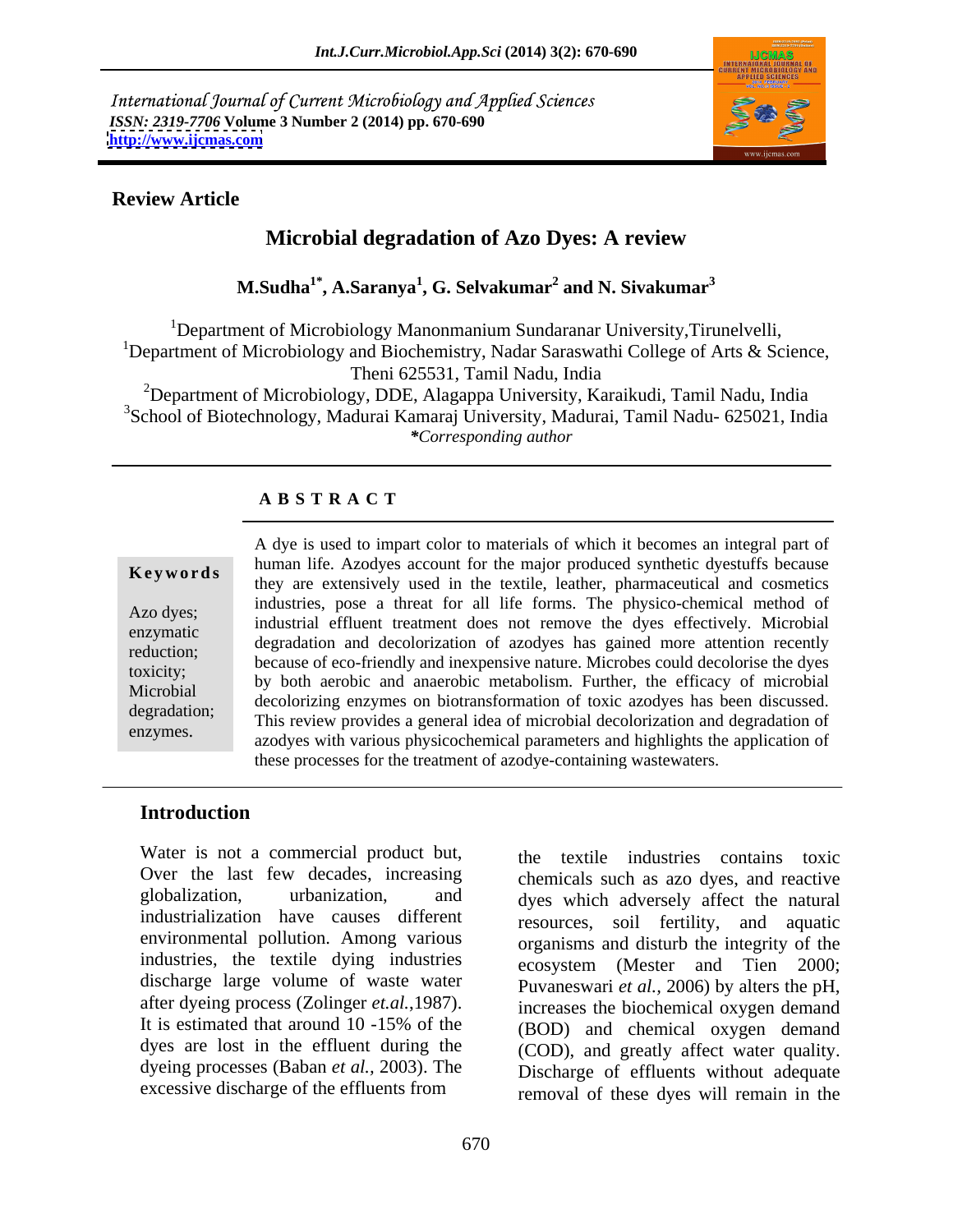environment and cause serious issues (Olukanni *et al*., 2006). So for, various of synthetic dyes are produced annually methods were adapted for the reduction of azo dyes to achieve decolorization which substantial amount of azo dye is lost in include physiochemical methods (Droste, waste water (Ollgaard *et al.,* 1998). 2004) and biological methods. Zollinger (1987) reported that about 10-

Dyes are chemicals which bind to material **Azo Dyes** and imparts color to that material. The color of a dye is due to the presence of Azo dyes are the largest class of synthetic chromophore group. They are widely used aromatic dyes composed with one or more to color the substrate like textile fiber,  $(-N=N-)$  groups and sulfonic  $(-SO^3)$ paper, leather, hair, fur, plastic material, groups with lots of commercial interest wax, a cosmetic base and food stuff. (Vandevivere *et al.,* 1998; Barragan *et al.,* (Masitah Binti Hasan., 2008). Based on 2007). Azo dyes are water-soluble Chemical structure of chromophore there synthetic organic compounds. Generally, are 20 -30 different groups of dyes. Azo azo dyes contain one, two or three azo (Monoazo, diazo, triazo, polyazo), linkages, linking phenyl, naphthyl rings anthraquinone, phthalocyanine and that are usually substituted with some triarylmethane dyes are the most important functional groups including triazine amine, groups (Safwat Mohammad., 2005). The chloro, hydroxyl, methyl, nitro, and majority of industrial important azo dyes sulphonate (Bell *et al.,* 2000).There are belong to the following classes: Acid dyes, Basic dyes, Direct dyes, Disperse dyes, Mordant dyes, Reactive dyes and Solvent and Sandolan Yellow are widely used by dyes. The Acid, Basic, Direct and Reactive the textile, leather, cosmetics, food azo dyes are ionic dyes (Anliker *et.al.,* coloring and paper production industries 1981). (Lorimer *et al.,* 2001; Elbanna *et.al.,*

Dyes contain atleast one nitrogen-nitrogen the dyeing process of textile industries. It (N=N) double bond, however many had been estimated that approximately different structures exist, For example, in 10% of the dyes used in dyeing process do the azo dyes, monoazo dyes have only one N=N double bond, while diazo and triazo the environment (Asad *et al.,* 2007). They dyes contain two and three N=N double possess toxicity like lethal effect, bonds respectively. The azo groups are experiencially equation endingly equation and  $\mathbf{p}$ generally connected to benzene and carcinogenicity to plants and animals naphthalene rings. These side groups are necessary for imparting the color of the dye, with many different shades and **Impact of azo dyes** intensities being possible (Zollinger, 1991). These dyes have different Azo dyes produce clear and strong colors. absorption spectrum (Table-1) and They are primarily used for colored cotton, associated with electronic transition leather, cosmetics, and food. Azo dyes

between molecular orbital.

**Dyes** dyeing process. worldwide. During dying process, a 15% of dyes were lost in effluent during dyeing process.

# **Azo Dyes**

 $)$ more than 3000 azo dyes which include Astrazon Red GTLN, Maxilon Blue GRL, 2010). About 80% of azo dyes are used in 10% of the dyes used in dyeing process do not bind to the fiber and are released into possess toxicity like lethal effect, genotoxicity, mutagenicity, and (Puvaneswari *et.al.,*2006).

## **Impact of azo dyes**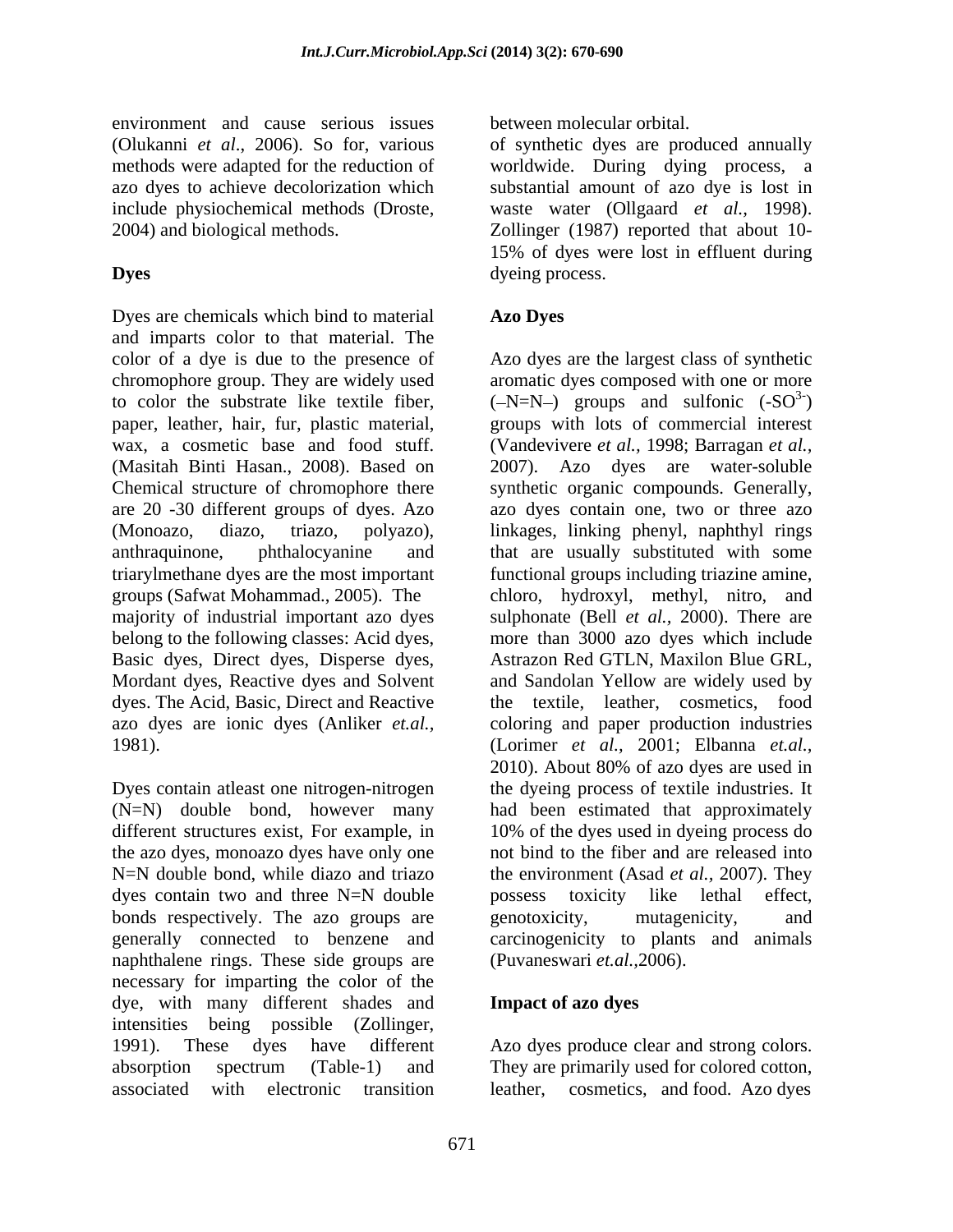|              |              | S.No   Color absorbed   Color observed   Absorbed radiation (nm) |
|--------------|--------------|------------------------------------------------------------------|
| Violet       | Yellow-green | 350-435                                                          |
| Blue         | Yellow       | 435-480                                                          |
| Green-Blue   | Orange       | 480-490                                                          |
| Blue-green   | Red          | 490-500                                                          |
| Green        | Purple       | 500-560                                                          |
| Yellow-Green | Violet       | 560-580                                                          |
| Yellow       | Blue         | 580-595                                                          |
| Orange       | Green-Blue   | 595-605                                                          |
| Red          | Blue-Green   | 605-750                                                          |

| Table.1<br>1996)<br>. D<br>$\gamma$ h <sub>1</sub> p between<br>vmons .<br>∴ ≏olor<br>- <u>Ight absorption</u> a<br>$\sim$ lotione<br>-SOI<br>and colo<br>$\theta$<br><i>.</i><br><b>INVIGHIOHS</b> |  |
|-----------------------------------------------------------------------------------------------------------------------------------------------------------------------------------------------------|--|
|-----------------------------------------------------------------------------------------------------------------------------------------------------------------------------------------------------|--|



Methyl Red-monoazo dye



Direct Blue 15-diazo dye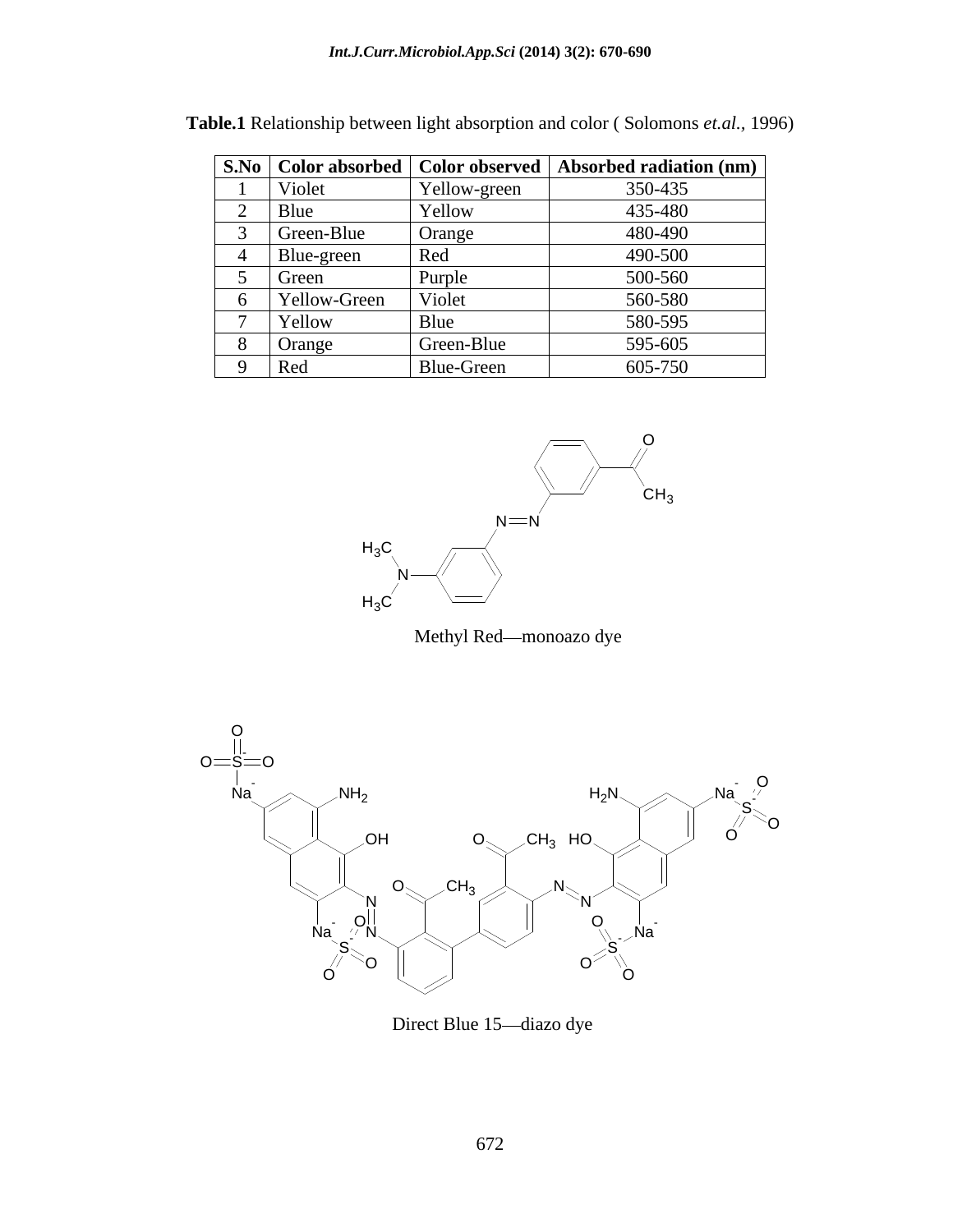

Congo Red



Methyl Orange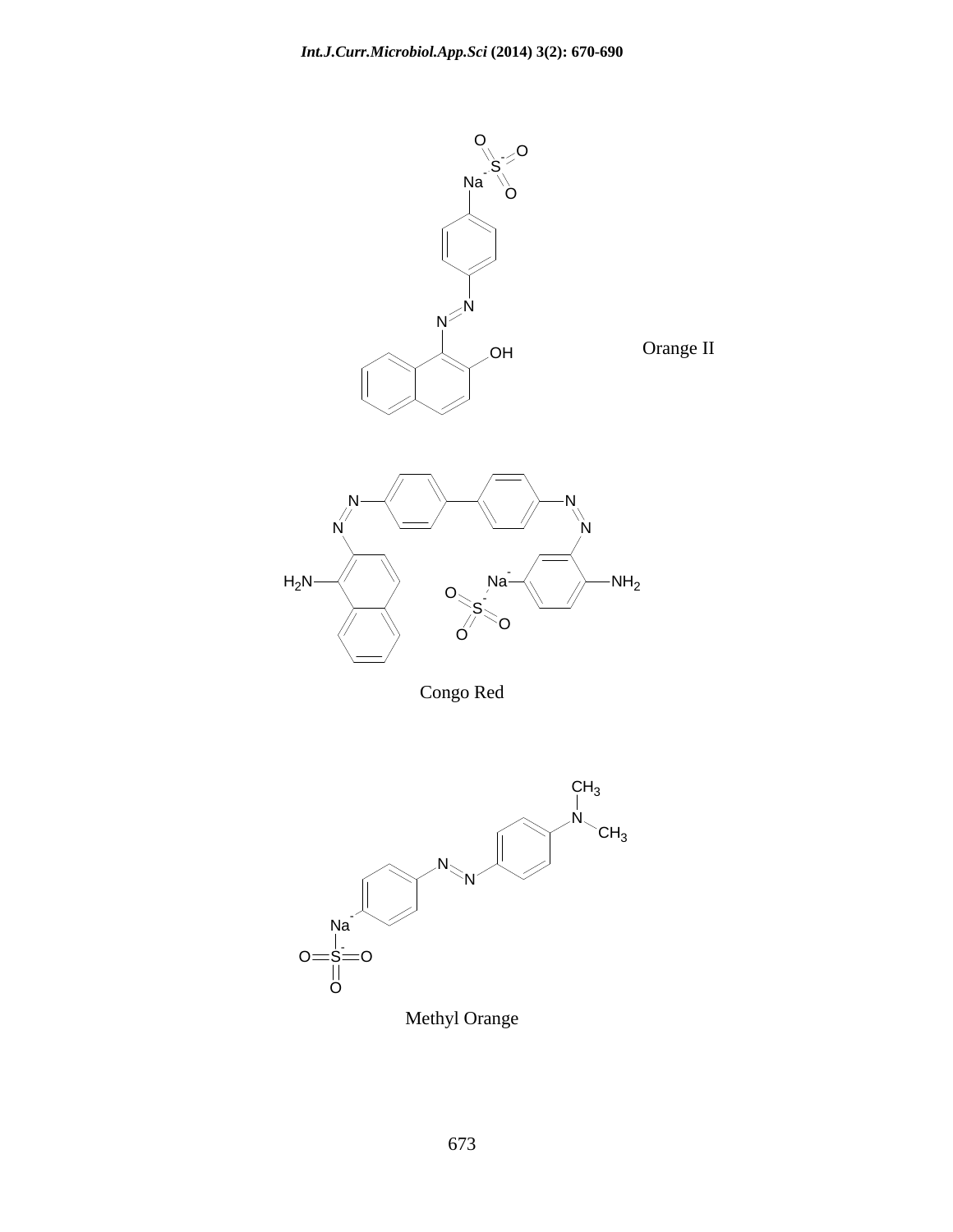

Amarnath



Disperse Orange 3



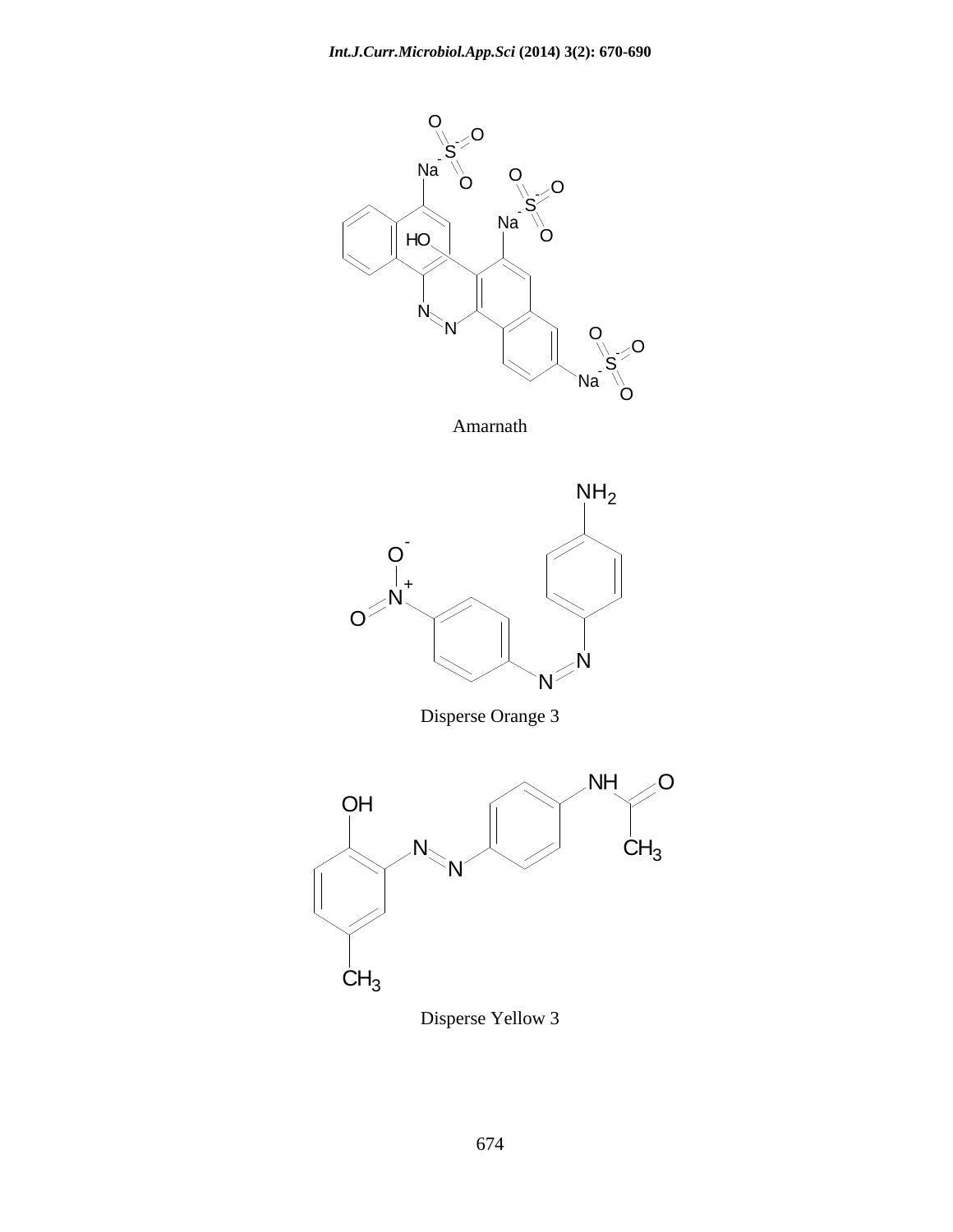

Reactive Black

belong to a group of organic compounds.<br>The aze group of dyes binds to an line some cases, it may cause The azo group of dyes binds to an aromatic ring. Through mineralization, rhabdomyolysis, acute tubular necrosis<br>these due can be broken down into an supervene, vomiting gastritis, these dye can be broken down into an aromatic amine, an arylamine that is suspected to be carcinogenic. Most of the azo dyes are water soluble and readily to absorb through skin contact and inhalation leading to the risk of cancer and allergic reactions, an irritant for the eyes and highly toxic, if inhaled or consumed (Nikulina, Deveikis and pyshnov, 1995). For example, Para-phenylene diamine (PPD) also called 1,4-diamino benezene or 1,4-phenylene diamine, is an aromatic amine, which is a major component of azo dyes. PPD-containing azo dyes are toxic and causes skin irritation, contact enter into aquatic organisms (Fang *et al.,* dermatitis, chemosis, lacrimation, 2004; Asad *et al.,* 2007) through food exopthamlmose, and permanent blindness.<br>Ingestion of PPD products loods to the physiological disorders such as Ingestion of PPD products leads to the rapid development of oedema on face, neck, pharynx, tongue and larynx along with respiratory distress.

In some cases, it may cause rhabdomyolysis, acute tubular necrosis supervene, vomiting gastritis, hypertension, and vertigo (Macphec *et al,* 1975; Young *et al.,* 1977; Houk *et al.,* 1991; Sunga *et al.,* 2005). Some azo dyes are linked to human cancer, splenic sarcomas, hepatocarcinomas, and nuclear anomalies in experimental animals and chromosomal aberrations in mammalian cells (Puvaneswari *et al.,* 2006). Benzidine (BZ)-based azo dyes have been recognized as a human urinary bladder carcinogen and tumorigenic in laboratory animals (Haiey *et al.,* 1975). Toxic compounds of azo dyes readily mix with water bodies and chain and ultimately reach man and cause physiological disorders such as hypertension, sporadic fever, renal damage and cramps.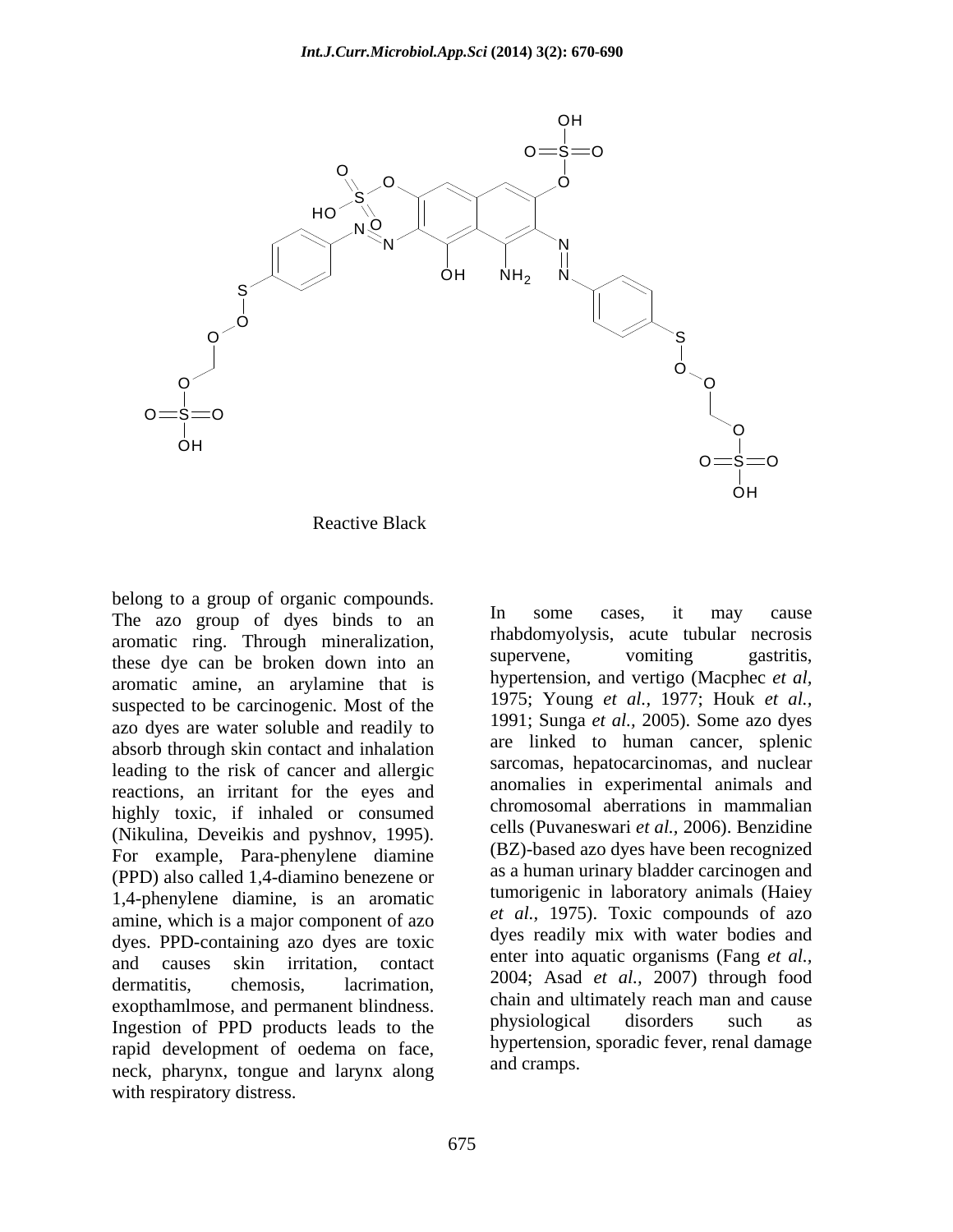| <b>S.No</b> Name of the dye                         | <b>Effects</b>                                                                                                                              | Reference                                     |
|-----------------------------------------------------|---------------------------------------------------------------------------------------------------------------------------------------------|-----------------------------------------------|
| Reactive                                            | brilliant Inhibits function of human serum Li <i>et al.</i> , 2010                                                                          |                                               |
|                                                     | albumin                                                                                                                                     |                                               |
| Acid Violet 7                                       | Induce chromosomal aberration, lipid   Ben Mansour et al.,<br>peroxidation, acetyl cholinesterase in $\vert$ 2010                           |                                               |
| Disperse Red -1 $\&$ Increase<br>Disperse Orange -1 | frequency<br>the<br>0Ì<br>$\Box$ micronuclei in human lymphocytes                                                                           | Chequer <i>et al.</i> , 2009                  |
| Reactive Black 5                                    | Decrease urease activity, arginine Topac et al., 2009<br>ammonification rate in terrestrial<br>ecosystem                                    |                                               |
| Disperse Blue 291                                   | Mutagenic, Cytotoxic, genotypic   Tsuboy et al., 2007<br>effects, formation of micronuclei,<br>DNA fragmentation in human<br>hepatoma cells |                                               |
| Direct Black 38                                     | Urinary Bladder cancer in humans                                                                                                            | Meal et al., 1981 &<br>Cerniglia et al., 1986 |
| Direct Blue 15                                      | Mutagenic                                                                                                                                   | Reid et al., 1984                             |

**Table.2** Effect of Azo dyes

Some azo dyes are carcinogenic and organisms and are considered as mutagenic. They reduce the efficiency of

that malachite green is a multiorgan toxin; it decreases food intake, growth, fertility 1967, Culp *et. al.,* 1999). In malachite bladder and thyroid follicles was observed (Culp *et al.,* 1999).

### **Removal of Azo dyes**

seed germination and plant growth. natural biological degradation (Stolz, Untreated effluents with higher 2001; Perkowski and Ledakowicz, 2002). concentration of dyes inhibit the elongation of shoot and roots. coagulation (Vandevivere *et al.,* 1998), (Nirmalarani *et al.,* 1988). coagulation electrooxidation (Xiong *et al.,* Malachite green causes serious public electrolysis (D avila-Jimenez *et al.,* 2000), health hazards and environmental photolysis (Ince, 1999) and ozonation are problem. So far through various promising in terms of performance, while experimental observations it is revealed the economic aspect has become the most rates; and causes damage to liver, spleen, (Bromley-Challenor *et al.,* 2000), yielding kidney and heart (Werth and Boiteaux, colorless aromatic amines and are readily green-fed mice, apoptosis in the combination of anaerobic and aerobic transitional epithelium of the urinary conditions is proposed for azo compounds organisms and are considered as xenobiotic compounds, very resistant to Many physiochemical methods like 2001), adsorption (Morais *et al.,* 1999), challenging problem. But, azo linkages are easily reduced under anaerobic conditions degraded aerobically. Therefore, a mineralization (Knackmuss, 1996).

### **Photooxidation**

Azo dyes may be toxic to aquatic intensive studies related to the lightThe past two decades have witnessed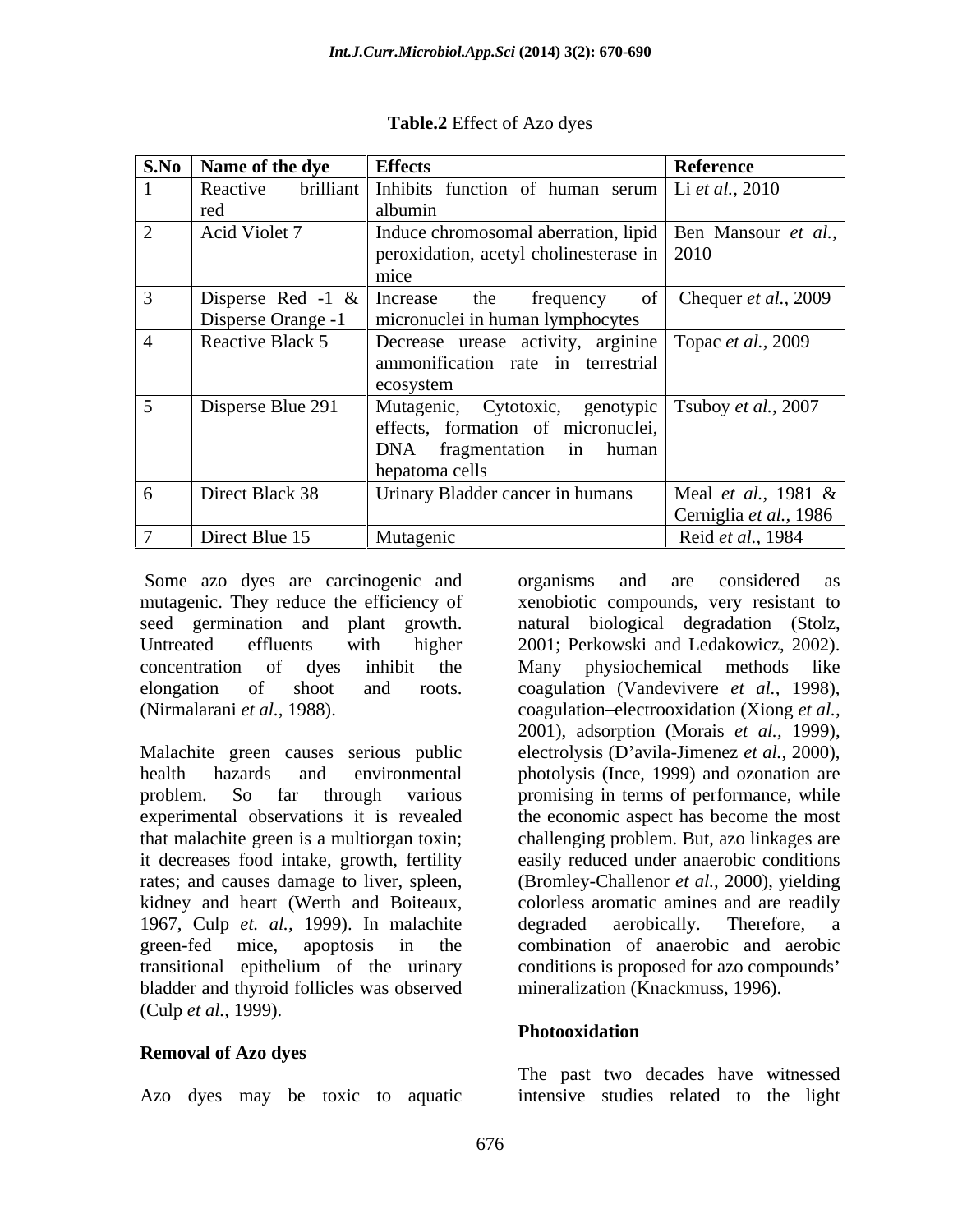induced mineralization of azo dyes combined methods like O3/UV (Hung- (Yamashita *et al* 2000; Panduranga *et al* Yee and Ching-Rong 1995, Perkowski and 2001; Subramani *et al.,* 2007). Number of Kos 2003, Bes-Piá *et al.* 2003, Azbar *et al.*  literatures reported that photodegradation 2004), H2O2/UV (Georgiou *et al.*, 2002; process of TiO2 (Wang 2000; Neppolian Mariana *et al.*, 2002; Rosario *et al.*, 2002; *et al* 2002; Byrappa *et al* 2000; Ding *et al* Tanja *et al.*, 2003), Ozone/H2O2 (Tanja *et*  2000; Tsumura *et al* 2002), in general, *al*. 2003, Rein, 2001) and Ozone occurs with the attack of organic /UV/H2O2 (Arslan and Isil 2002, Azbar *et*  substances by the activated oxygen al. 2004). species, such as hydroxyl radical and super oxide radical, generated on TiO2 particulate surface by the reduction of causing them to remain the most applied dissolved oxygen in solution and/or processes for the treatment of waste water oxidation of surface hydroxyl by TiO2 (Poulios and Aetopoulon 1999; Carlos Gouvea *et al* 2000). Wang (2000) reported generated and dyes are totally decomposed the photocatalytic degradation of reactive to low-molecular weight compounds like azo dyes in an aqueous solution and  $CO_2$  and  $H_2O$ . In addition they involve a destruction of several classes of organic dyes. and fast operation procedure, with a high

Advanced Oxidation Processes (AOPs) are based on the generation of highly reactive species like the hydroxyl radicals (OH) **.**OH) These radicals can rapidly oxidize a broad such as precipitation, coagulation, range of organic pollutants in a non-<br>adsorption, flocculation, flotation, selective manner. The common AOPs electrochemical destruction, and Liechti, 2001, Zhou and Smith, 2002,) dyes are further mineralized into simpler

*al*. 2004).

**Advanced Oxidation Process (AOPS)** hand they can be economically unfeasible, AOPs present inherent advantages, and they are used as a cleaner, because no sludge or secondary pollution minimal capital investment and an easy efficiency in the oxidation. On the other because of elevate energetic costs.

## **Biological treatment of azo dyes**

that have a strong oxidative potential. Physical and chemical treatment methods includes Fenton and Fenton-like oxidation, mineralization and decolorization process ozonation, photochemical oxidation, (Gogate and Pandit, 2004) have some electrochemical oxidation, photolysis disadvantages such as cost, time, and using a  $H_2O_2$  and  $O_3$ , Corona process, release of residues. All these techniques TiO2 photolysis, radiolysis, wet oxidation are minimizing the toxicity level not to and the use of electronic beams The main neutralize the toxicity (Cooper, 1993; principle of AOPs design is to generate Maier *et al.,* 2004;). To alternate these and use hydroxyl free radical (HO**·**) as techniques, microorganism can be used to strong oxidant to destroy compound that completely degrade the azo dyes (Verma can not be oxidized by conventional and Madamwar, 2003; Moosvi *et al.,* oxidant. Different approaches have been 2005; Pandey *et al.,* 2007; Khalid *et al.,* used for the treatment of industrial effluent 2008), because microorganisms reduce the by means of AOPs, like treatment by UV azo dyes by secreting enzymes such as (Zhou and Smith, 2002; Stanis Law and laccase, azo reductase, peroxidase, and Monika ,1999), Ozonization (Baig and hydrogenase. The reduced forms of azo such as precipitation, coagulation, adsorption, flocculation, flotation, electrochemical destruction, and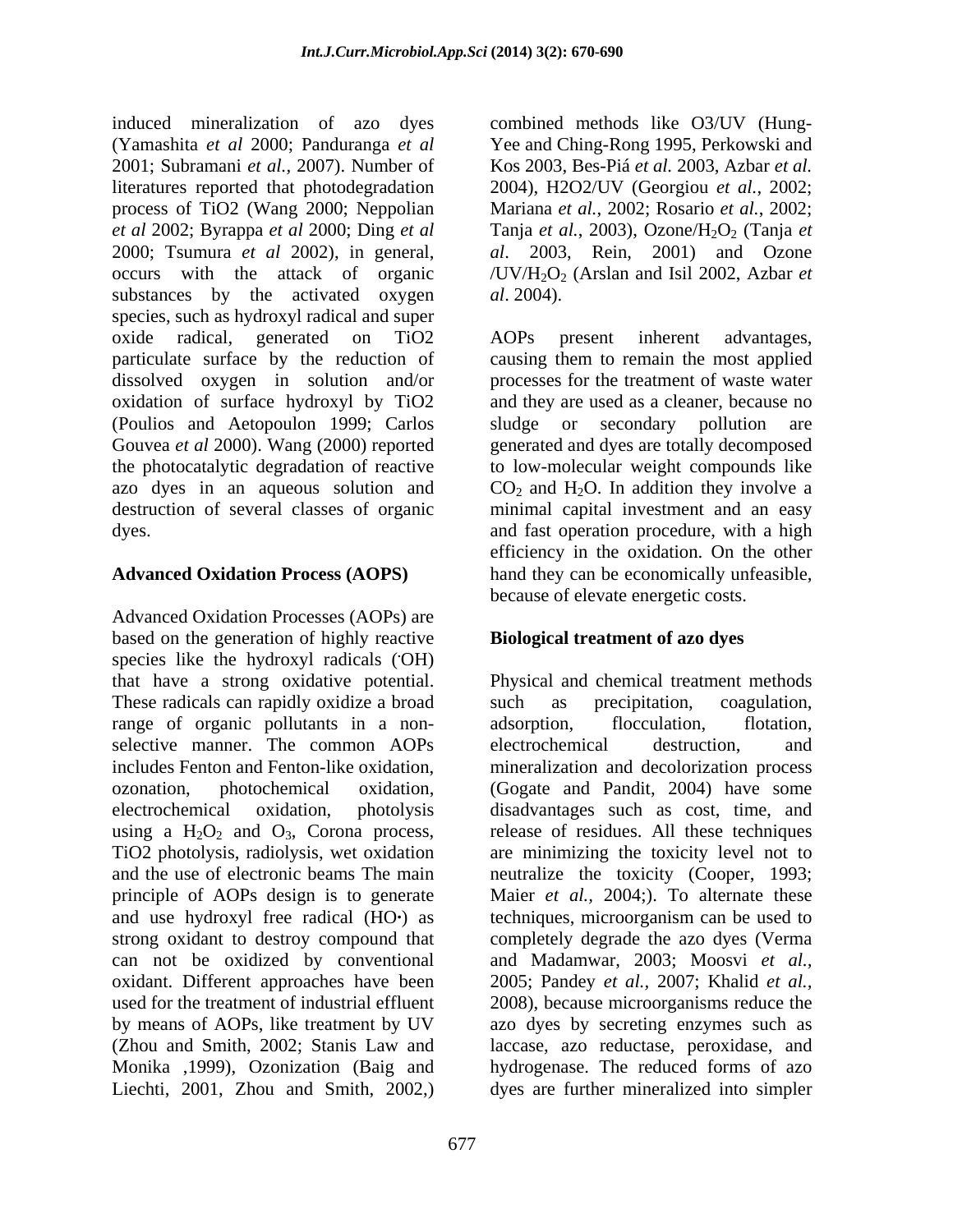effective under combined aerobic and intermediate compounds but not anaerobic conditions (Chang and Lin, mineralized. It can be completely A wide range of microorganisms are anaerobic condition, the azo bond *2003;* Olukanni *et al*., 2006).They have

usually nonspecific and bacterial decolorization is normally faster. A wide range of aerobic and anaerobic bacteria **Fungal degradation** Such as Bacilus subtilis, Pseudomonas sp,<br>
Escherichia coli, Rhabdobacter sp, The most widely explored fungi in regard<br>
Enterococcus sp, Staphylococcus sp, to dye degradation are the ligninolytic<br>
Xenophilus sp, Corneybate azo dyes (Stolz., 2001; Pearce *et al.,*2003; Olukanni *et al.,* 2006; Vijaykumar *et al.,* 2007; Hsueh and Chen, 2008; Lin and Viraraghavan, 2001; Wesenberg et Leu, 2008). Some strains of aerobic use *al.*, 2003). azo dyes as sole source of carbon and nitrogen (Coughlin *et al.,* 2002); others only reduce the azo group by special

A number of research groups investigated soluble dyes (Conneely *et al.,* 1999;

compounds and are utilized as their energy the ability of bacteria in metabolism of azo source (Stolz, 2001). Based on the dyes. Azo dyes are not readily metabolized available literature, the microbial under aerobic condition, and as a result of decolorization of azo dyes is more metabolic pathways it degraded into 2000; Isik and Sponza, 2004; Van der Zee degraded under coupled aerobic anaerobic and Villaverde, 2005; Lodato *et al.,* 2007). degradation (Mcmulan *et al.,* 2001). In capable of degrading a variety of azo dyes undergoes cleavage to generate aromatic including bacteria, actinomycetes, fungi amines and it was mineralized by non and yeast (Gingell *et al*., 1971; specific enzymes through ring cleavage Paszczynski *et al.*, 1991; Martins *et al.*, under aerobic condition. Therefore, 1999; Kirby *et al.*, 2000; Wesenberg *et al.*, coupled anaerobic treatment followed by developed enzyme systems for the degradation method of azo dyes (Feigel et decolorization and mineralization of azo al., 1993). Chen et al. (2003) have dyes under certain environmental described bacterial strains which display a conditions (Anjali *et al*., 2006). good growth in aerobic or agitation **Bacterial degradation Solution Solution Solution Solution Solution Solution Solution Solution Solution Solution Solution Solution Solution Solution Solution Solution Solution Solution** The bacterial reduction of the azo dye is can give a better degradation rate than the intermediate compounds but not mineralized. It can be completely anaerobic condition, the azo bond under aerobic condition. Therefore, coupled anaerobic treatment followed by aerobic treatment can be an efficient culture, but color removal was obtained anaerobic culture. Mixed bacterial culture individual strain.

## **Fungal degradation**

*dermacoccus* sp*, Acinetobacter* sp*, Geobacillus, Lactobacillus, Rhizobium, Proteus* sp*, Morganella* sp*, Aeromonas* sp*, Alcaligenes ap*, and *Klebsiellla* sp have been extensively reported as degraders of *Aspergillus flavus*, and *Aspergillus niger* The most widely explored fungi in regard to dye degradation are the ligninolytic fungi (Bumpus, 2004). Apart from this,*Phanerochaete chrysosporium, Coriolus versicolar, Trametes versicolar, Fungalia trogii, Penicillium geastrivous, Rhizopus oryzar, Pleurotus ostreatus, Rigidoporus lignosus, Pycnoporus sanguineus,* have been reported which are capable of degrading azo dyes (Fu and Viraraghavan,2001; Wesenberg *et al.,*2003).

oxygen-tolerant azo reductases. potential of these fungi is to oxidize Large literature exists regarding the phenolic, nonphenolic, soluble and non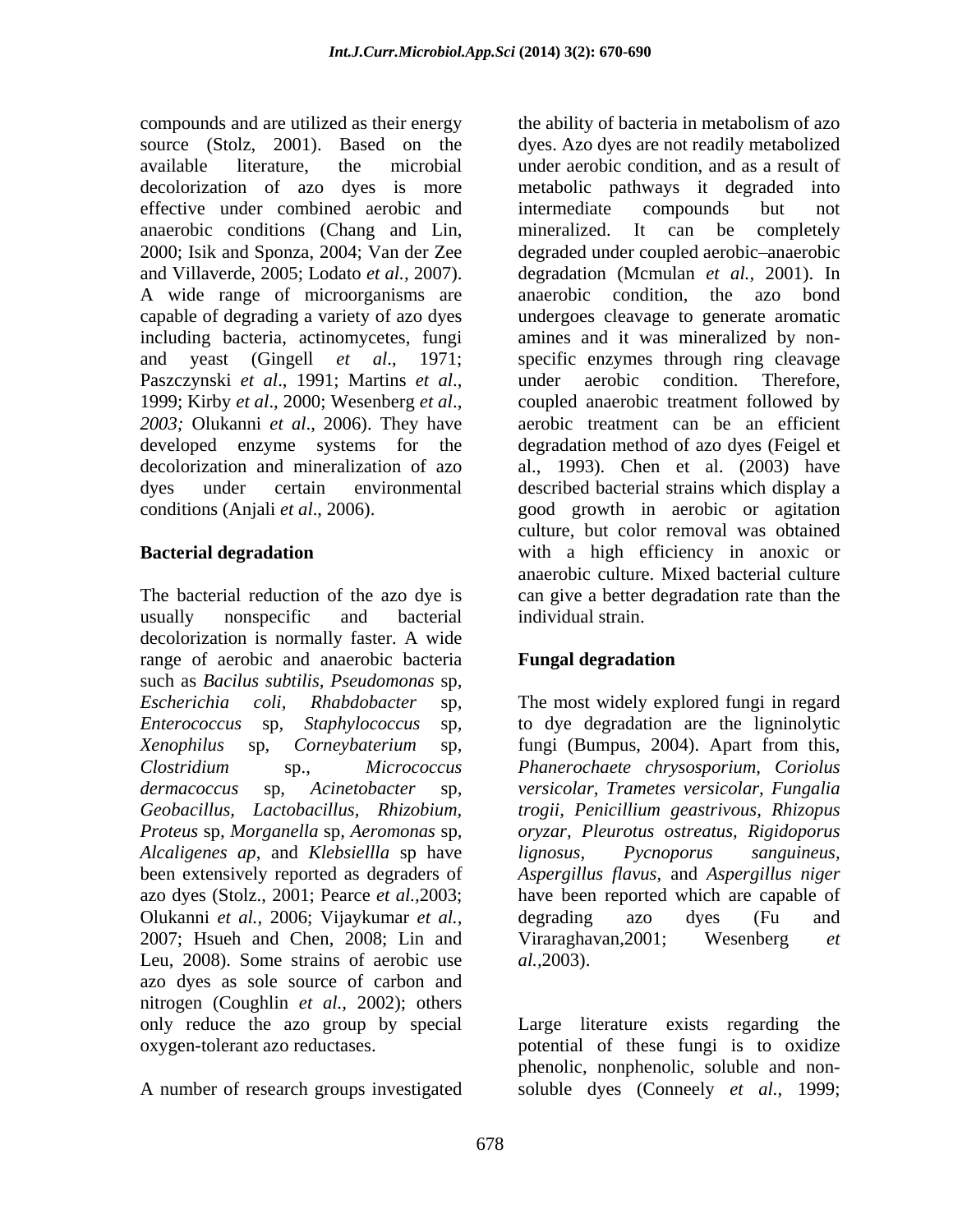Tekere *et al.,* 2001; Kapdan and Kargi, 2002; Libra *et al.,* 2003). White-rot fungi produces lignin peroxidase, manganese and Nakamura, 2005; Mohorcic *et al.,* 2006; Madhavi *et al.,* 2007).

Although stable operation of continuous fungal bioreactors for the treatment of Laccase enzymes degrade the azo dye synthetic dye solutions have been through a non-specific free radical achieved, application of white-rot fungi mechanism to form phenolic compounds for the removal of dyes from textile and thereby prevent the formation of toxic wastewaters faces many problems such as large volumes produced, the nature of synthetic dyes, and control of biomass The mechanism of laccase involves the (Palma *et al.,* 1999; Nigam *et al.,* 2000; removal of an H Zhang and Yu, 2000; Robinson *et al.,* and amino groups of the ortho and para 2001; Mielgo *et al.,* 2001; Stolz, 2001).

In the former type, the cells produce aromatic amines. enzymes such as laccase, Manganese peroxidase and lignin peroxidase to Laccases have been extensively studied for mineralize the dyes (Raghukumar *et al.,* their degradation of azo dyes (Chivukula 1996, Fu and Viraraghavan, 2001). Lignin *et al*., 1995; Kirby *et al.,* 2000; Peralta *et*  peroxidase plays a major role in the *al.*, 2003*;* Blanquez *et al*., 2004*;* Novotny degradation of azo dyes using *P*. *et al.*, 2004). These enzymes are *chrysosporium* (Ollikka *et al.,* 1993).

Microbial degradation of azo dyes is avoiding the formation of toxic aromatic medicated by enzymes. The predominant amines (Chivukula *et al*.,1995; Wong and enzymes are azoreductase, laccases, lignin Yu, 1999). peroxidase, manganese peroxidase, and hydroxylases. Laccase and azoreductase Usually laccase oxidizes the phenolic have been shown to degenerate azo dyes group of the azo dye, a nucleophilic attack (Rodriguez *et al.,* 1999; Reyes *et al.,* by water on the phenolic ring carbon 1999). Dye molecules display a high bearing the azo linkages (Susana et al., structural variety, they are degraded only 2005). During this reaction, cross-coupling by few enzymes. Enzymatic processes are of the reactive species results in the very promising for the decolorization of formation of C-C and C-O bonds between synthetic azo dyes. To understand the phenolic molecules and of C-N and N-N decolorization and degradation mechanism bonds between aromatic amines (Andrea

peroxidase and laccase that degrades many (Duran and Esposito 2000; Mester and aromatic compounds due to their Tien 2000). Wide variety of nonspecific enzyme systems (Robinson *et*  microorganisms excrete different active *al.,* 2001; Wesenberg *et al.,* 2003; Toh *et*  enzymes likelaccases, phenolic oxidases, *al.,* 2003; Forgacs *et al.,* 2004; Harazono peroxidases and variety of azo-dye of azo compounds under aerobic conditions (redox-active), exhibit relatively wide substrate specificities Tien 2000). Wide variety of reductases enzymes.

## **Laccases**

aromatic amines (Chivukula *et al.,* 1995).

The mechanism of laccase involves the  $^+$  atom from the hydroxyl atom from the hydroxyl substituted phenolic substrates and aromatic amines.

**Enzymes in azo-dye degradation** *nonspecific* free radical mechanism 2004). These enzymes multicopper phenol oxidases that decolorize azo dyes through a highly nonspecific free radical mechanism forming phenolic compounds, thereby Yu, 1999).

> bearing the azo linkages (Susana *et al*., 2005). During this reaction, cross-coupling phenolic molecules and of C-N and N-N bonds between aromatic amines (Andrea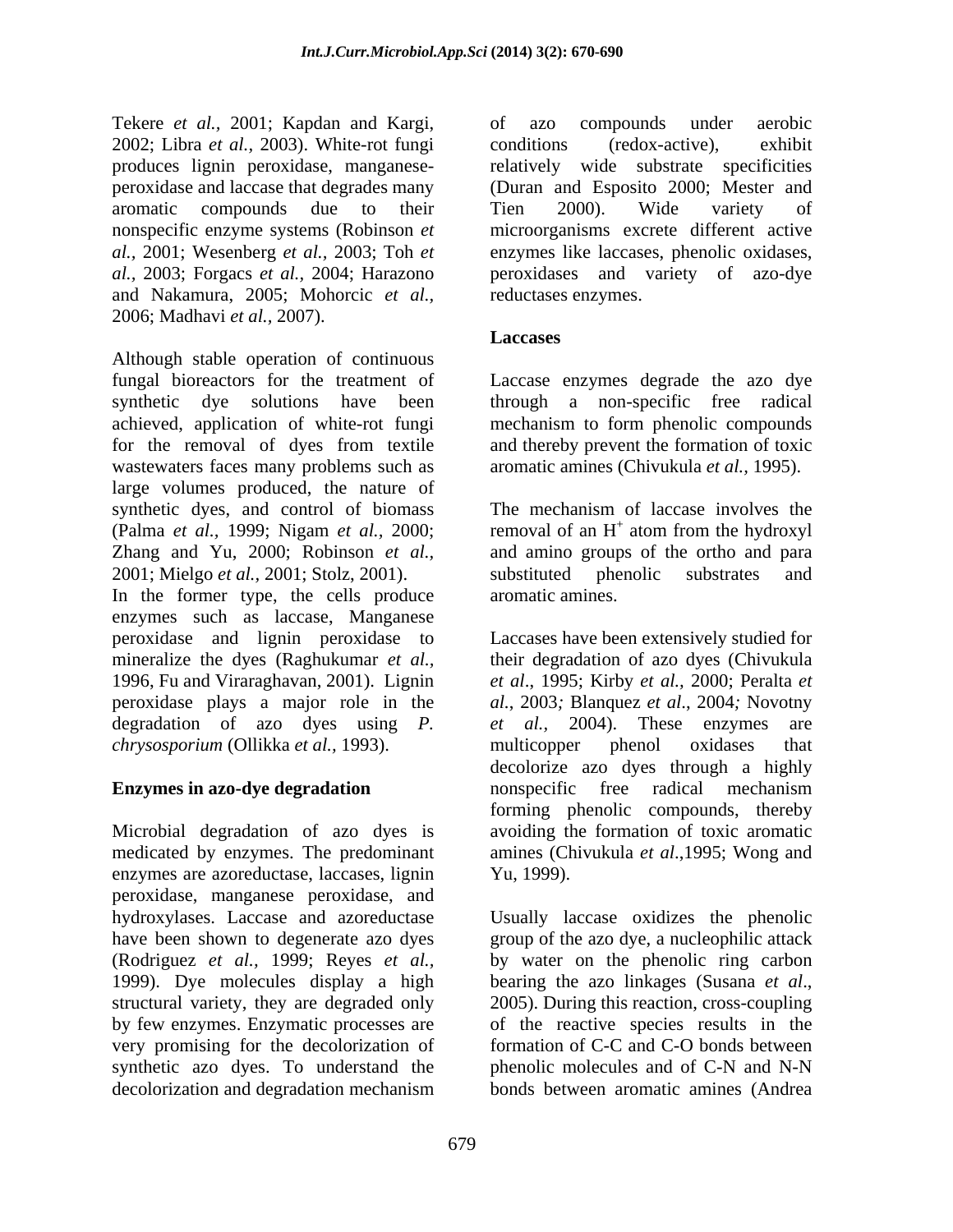*et al*., 2005). Laccase preparations *et al*., 1991; Pasti *et al*., 1992; obtained from *Pleurotus ostreatus, Schizophyllum commune, Sclerotium* (Abadulla *et al.,* 2000).

molecular oxygen  $(O_2)$  to water  $(H_2O)$ . These enzymes are mainly obtained from lignin degrading fungi such as *Trametes versicolor and T.villoa* as well as fungi like *Fusarium soloni and Cladospora*

Azo reductase mediates the azo cleavage 2001). So the reduction process is taken like FADH and NADH. Azo reduces membranes (Russ *et al.*, 2000). In Gram dyes to aromatic amines (Rafii *et al.,*

The azoreductase gene has been identified *aeroginosa*, and *Mycoplasma pneumonae* (Yasuhko *et. al.,* 2001). Fungi usually degrade dyes by exo enzymes like peroxidases (Duran *et al*., 2002) and produses lignin peroxidase (LiP) (Glenn *et al*., 1983; Tien *et al*., 1983) and LiP or MnP are directly involved in the degradation of various dyes (Paszczynski

Goszczynski *et al*., 1994;).

*rolfsii* and *Neurospora crassa*, increased Manganese peroxidase was reported as the up to 25% the decolorization of individual commercial triarylmethane, decolorization by *Phanerochaete* anthraquinonic, and indigoid textile dyes *chrysosporium* (Chagas and Durrant, Lacasses is a blue copper oxidase that 2001). Some non-white-rot fungi that can catalyzes the four electron reduction of successfully decolorize dyes have also main enzyme involved in dye decolorization by *Phanerochaete*  2001) and lignin peroxidase for Bjerkandera adusta (Robinson *et al.,* been reported by Bumpus (2004).

### **Degradation of azo dyes by azo reductases**

*cladosporioides.* (abedin *et.al,*2008) Azo reductases are membrane bound **Azo dye reduction by peroxidases** presence of reducing equivalents like in the presence of reducing equivalents place in bacterial cells with intact cell have been identified in several anaerobic negative bacteria, enzyme can make direct bacteria and microflora of human contact with either the azo dye substrate or intestine. Azoreductase of these bacteria a redox mediator at the cell surface (Myers exhibits similar function, i.e., reduce azo and Myers, 1992). In addition, some low 1999) compounds can act as electron shuttles in *Azospirillum brasilens, Bacillus subtilis,*  the outer membrane (Gingell and Walker, *B. stearothermophilus, Pseudomonas* 1971). These enzymes are oxygen phenol oxidases (Glenn *et al*., 1986). The cytoplasmic azo reductases are two ligninolytic fungi like *P. chrysosporium* different enzyme systems. The whole manganese peroxidase (MnP) (Wariishi *et*  redox mediators depend on cytoplasmic *al.,* 1988). Several reports have shown that reducing enzymes to supply electrons enzyme that catalyzes the reaction only in FADH and NADH (Robinson *et al.*, 2001). So the reduction process is taken membranes (Russ *et al.*, 2000). In Gram molecular weight redox mediator between the azo dye and an NADH dependent azo reductase that is situated in sensitive, so in extracellular environment, this reduction mechanism will be inhibited by oxygen. Kudlich *et al*., (1997) reported that the membrane-bound mechanism for the redox reaction was under anaerobic condition, where as the (Yoo *et al*., 2001).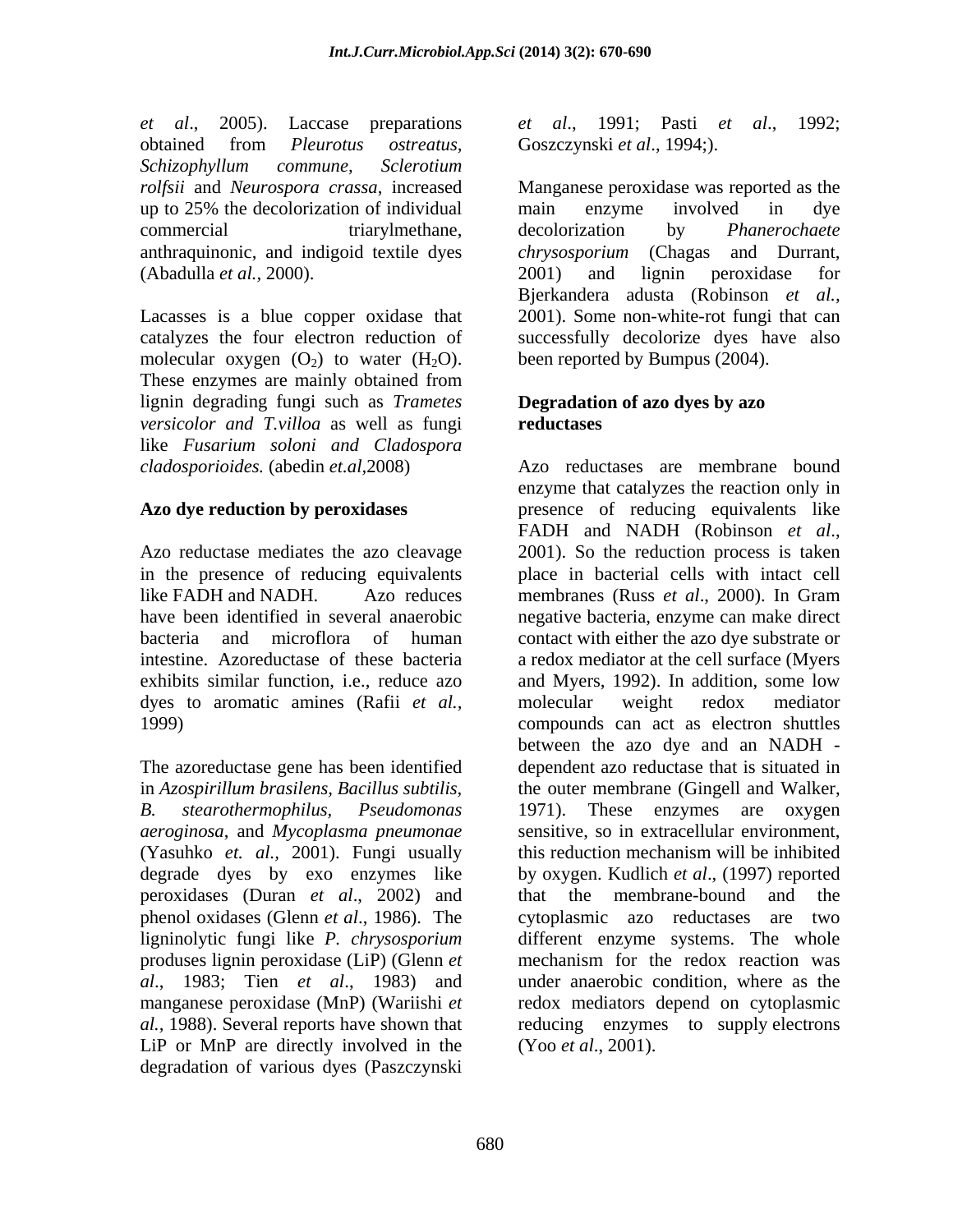| <b>Strain</b> | <b>Organisms</b>                                     | <b>Dye</b>                                              | Reference                          |
|---------------|------------------------------------------------------|---------------------------------------------------------|------------------------------------|
|               | <i>Enterococcus faecalis YZ</i>   Reactive Orange II |                                                         | Sahasrabudhe and patthade          |
|               | -66                                                  |                                                         | et. al., 2011                      |
|               | Enterobacter agglomerans                             | Methyl Red                                              | Keharia et.al., 2003               |
|               | Enterobacter sp                                      | CI Reactive Red 195                                     | Kalyani et.al, 2007                |
| Bacteria      | <b>Bacillus</b> subtilis                             | Acid blue 113                                           | Gurulakshmi et.al, 2008            |
|               | $Brevibacillus$ <i>laterosporus</i> Navy blue 3G     |                                                         | Jirasripongpun et.al, 2007         |
|               | <i>MTCC2298</i>                                      |                                                         |                                    |
|               | Bacillus Fusiformis kmk 5                            | Acid Orange                                             | 10 &   Kolekar <i>et.al</i> , 2008 |
|               |                                                      | Disperse Blue 79                                        |                                    |
|               | Geotrichum sp                                        | Reactive<br>5, Reactive red 158 $\&$                    | black   Kuhad <i>et.al</i> , 2004  |
|               |                                                      | Reactive yellow 27                                      |                                    |
| Fungi         | Shewanella sp.NTOVI                                  | Crystal violet                                          | Chen et.al, 2008                   |
|               | Phanaerochaete                                       | Orange II                                               | Sharma et.al, 2009                 |
|               | chrysosporium                                        |                                                         |                                    |
|               | Aspergillus ochraceus                                | Reactive blue 25                                        | Parshetti et.al, 2007              |
|               | NCIM-1146                                            |                                                         |                                    |
|               | Spirogyra rhizopus                                   | Acid red 247                                            | Ozer et.al, 2006                   |
| Algae         |                                                      | Triphenylmethane dye $\&$ Daneshvar <i>et.al</i> , 2007 |                                    |
|               | Cosmarium sp                                         | Malachite green                                         |                                    |
| Actinomycetes | Streptomyces ipomoea                                 | Orange II                                               | Molina-Guijarro et.al, 2009        |
|               | Kluyveromyces marxianus                              | Ramazol black B                                         | Meehan et.al, 2000                 |
| Yeast         | IMB3                                                 |                                                         |                                    |
|               | Saccharomyces cerevisiae                             | Methyl red                                              | Jadhav et.al, 2007                 |
|               | MTCC463                                              |                                                         |                                    |

**Table.3** Microbial decomposition of azo related industrial dyes

**Table.4** Enzymes mediated decolorization of some dyes

| <b>Substrates</b>              | <b>Enzyme</b>            | <b>Source of Enzyme</b> | Reference          |
|--------------------------------|--------------------------|-------------------------|--------------------|
| 3-(4dimethyl amino-1           | laccase                  | Trametes villosa        | Zille et.al,       |
| phenylazo) Benzene sulfonic    |                          |                         | 2004               |
| acid                           |                          |                         |                    |
| Acid Orange 6, Acid Orange 7,  | Mixture of Bacterial     | Sludge                  | Kalyuzhnyi         |
| Methyl Orange and Methyl Red   | Oxidoreductases          | Methonogens             | <i>et.al,</i> 2006 |
| Direct Yellow                  | Horse radish peroxidases | Armoracia rusticana     | Maddhinni          |
|                                |                          |                         | et.al, 2006        |
| Acid Blue                      | Laccase                  | Cladosporioum           | Vijaykumar         |
|                                |                          | cladosporioides         | <i>et.al,</i> 2006 |
| Tartrazine and Ponceau         | Azoreductase             | Green algae             | Omar, 2008         |
| Reactive Yellow, Reactive      | Azoreductase             | Staphylococcus          | Franciscon         |
| Black, Reactive Red and Direct |                          | arlettae                | et.al, 2009.       |
| Blue                           |                          |                         |                    |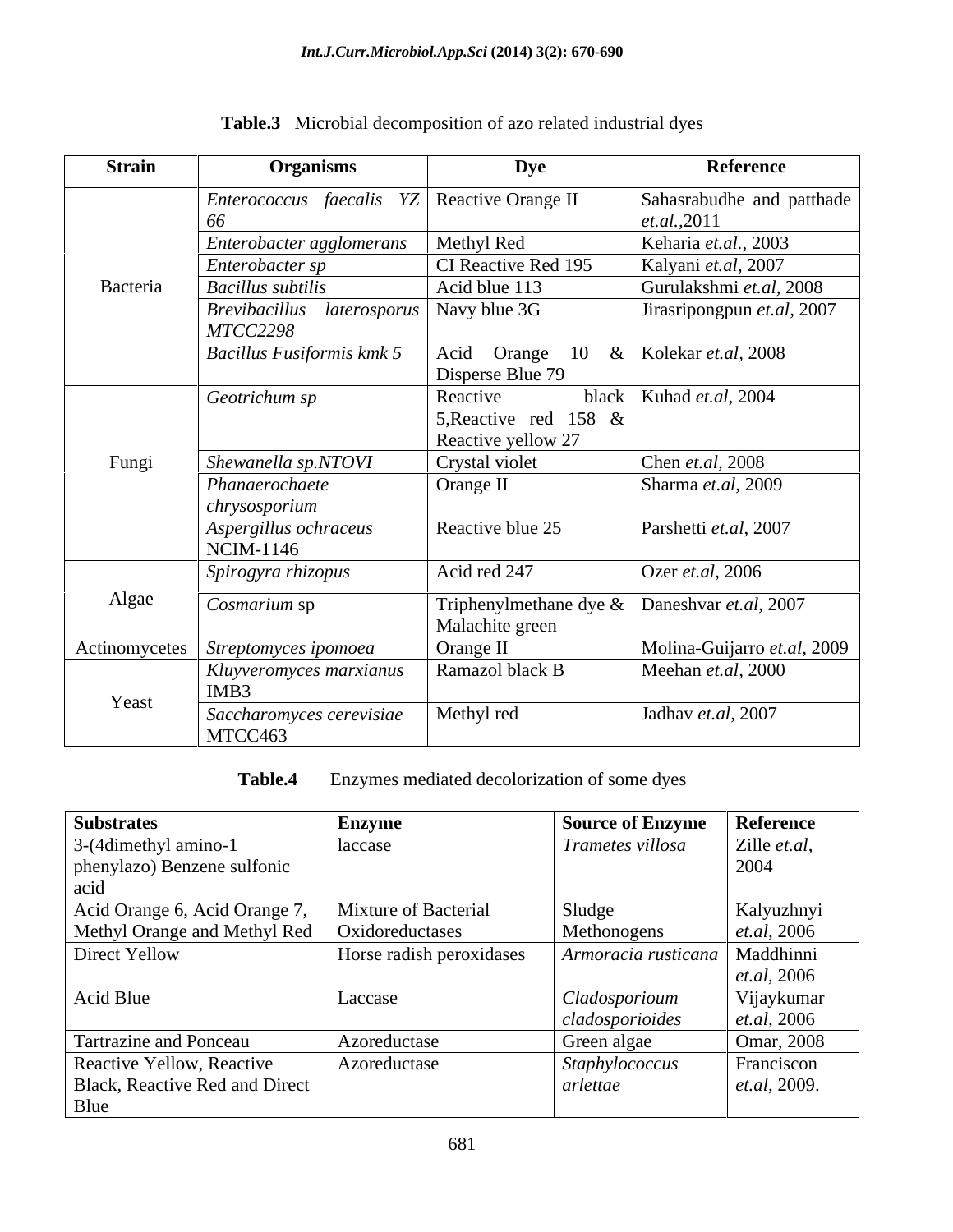The direct enzymatic reaction of an azo enzyme that is synthesized throughout the textile industry, and about 50% of the dye

azo bond into non-toxic metabolites.

Bra´ s *et al.,* 2001; Kim *et al.,*2008). The amine concentrations and TOC were monitored during the biodegradation process. The degradation products were also characterized using FT-IR and UV vis techniques, and their toxicity were Saraswathi College for Women and also measured. Department of Microbiology &

A facultative *Staphylococcus arlettae* bacterium, isolated from an activated sludge process in a textile industry, was **References** able to successfully decolorize four different azo dyes under microaerophilic Abadulla,E., Tzanov, T., Costa, S., Robra, conditions (decolorization percentage H.H., Cavaco- Paulo, A., and Gubitz, >97%). Using a single *Staphylococcus arlettae* strain in the same bioreactor, the sequential microaerophilic/aerobic stages Trametes hirsute, Applied Ei<br>were able to form aromatic amines by Microbiology, 66: 3357-3362 were able to form aromatic amines by  $\frac{Microology, 66:3357-3362}{M1.1 \cdot M1.0 \cdot 2000 \cdot N}$ reductive break-down of the azo bond and<br>Redin.M.A.R.,2008. Decolorization and to oxidize them into non-toxic metabolism<br>Melechite Green by Eugenium coloni

Release of textile industry effluent into water bodies creates a major threat to the

reductase, may be a dehydrogenase and hygiene. Azo dyes arewidely used in cytoplasm (Bragger *et al*., 1997). stuffs were released in effluent and **Enhancement of biodecolorization** will disperse into nearby water bodies. natural resources as well as human health textile industry, and about 50% of the dye discharged into nearby water bodies. It

Dye degradation was performed under It will be dispersed to the ground water microaerophilic conditions until no and leads to physiological changes in residual color was observed. The medium salinity, unfit for consumption, and disrupt was subsequently aerated by stirring to the biodiversity by bioaccumulation and promote oxidation of the aromatic amines biomagnifications. The concentration of formed by the reductive break-down of the the dyes was increased at the end of food (Franciscon Elisangela *et al.,* 2009) nervous disorder, and even lethal. To The of sodium pyruvate and yeast extract effluents have to be degraded to avoid as carbon sources on the decolorization toxicity. As an emerging technique, were also investigated, since it has been microbial degradation is one of the best reported that the type of carbon source technique to detoxify the azo dyes. Now a could affect dye decolorization and its days, most of the research is focused on subsequent reduction (Nigam *et al.,* 1996; the biodegradation of textile dye due to the chain, which causes tumor, cancer, avoid all these problems, the textile environmental pollution.

## **Acknowledgement**

We wish to thank our Institution of Nadar Department of Microbiology & Biochemistry for providing the necessary facilities for this study.

# **References**

- G.M. 2000. Decolorization and detoxif ication of textile dyes with a laccase from *Trametes hirsute*, *Applied Environmental Microbiology*, 66: 3357-3362
- (Elisangela *et al.,* 2009). Martius Saccardo, A Comparative study Abedin.M.A.R.,2008. Decolorization and Biodegradation of crystal Violet and Malachite Green by Fusarium solani on Biosorption of Dyes by the Dead Fungal Biomass, *Am-Euras.J.Bot*.,12:17- 31.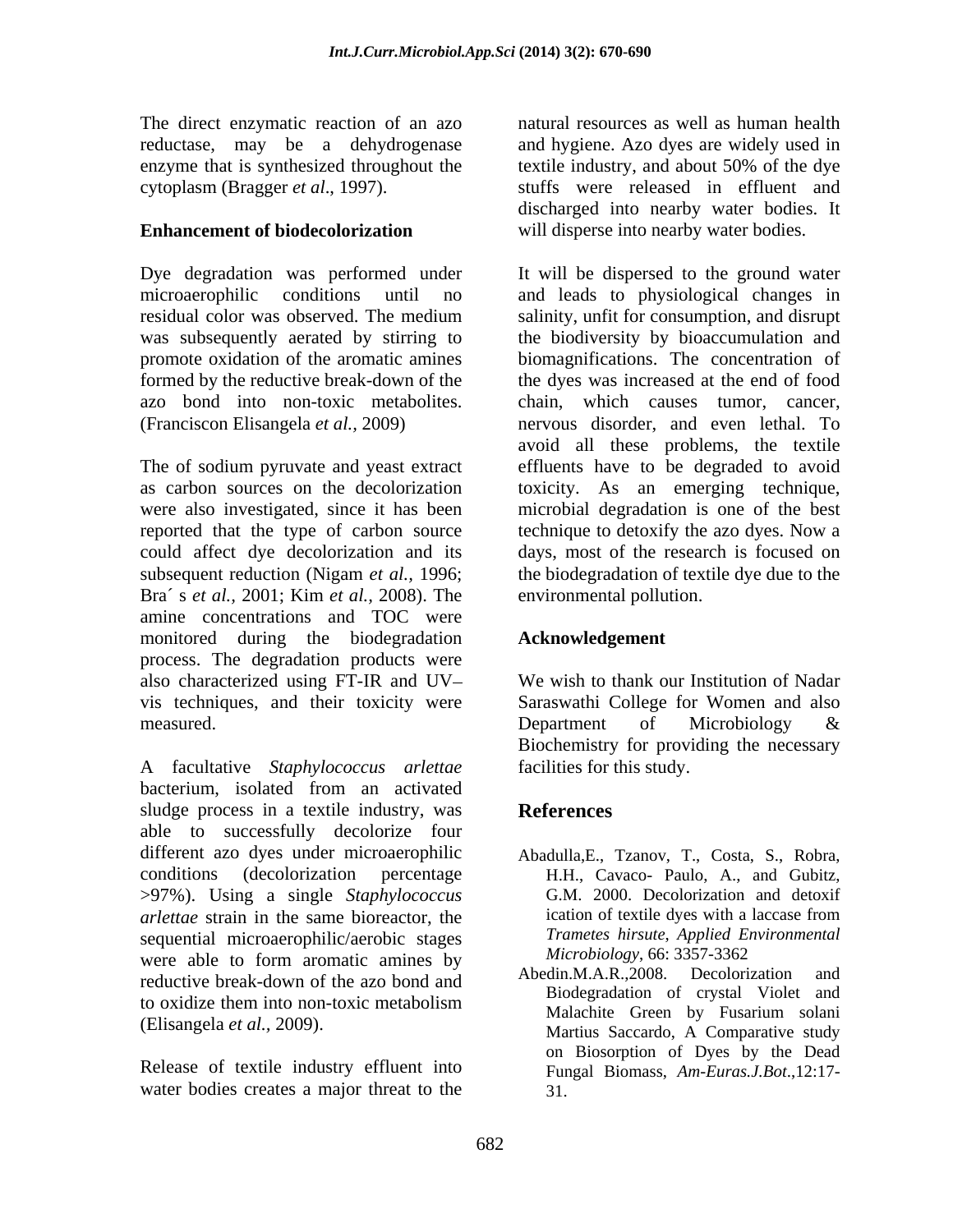Adam. W., Lazarus. M., Saha-Mollera.C., Weichold. O., Hoch. U., Haring. D., and and its biodegradation products induce Schreier. P., 1999 Biotransformation with chromosome aberrations, lipid Peroxidases, peroxidation, and cholinesterase inhibition

- Andrea Zille., Barbara Gornacka, Astrid Rehorek., Artur Cavaco-Paulo., 2005.
- Anjali Pandey, Poonam Singh and Leela degradation of azo dyes. 81-86.
- 
- Arslan I.A. and Isil A.B. 2002, The effect of treatment of raw and biologically pretreated textile industry wastewater, *Water*
- isolated halophilic and halotolerant
- Azbar N., Yonar T. and Kestioglu K. 2004,
- Baban, A.; Yediler, A.; Lienert, D.;
- Baig S. and Liechti 2001, Ozone treatment for Mutagenic activation of the benzidine-
- Barragan.B.E., Carlos Costa and Carmen
- Bell, J., Plumb, JJ., Buckley, C A., Stuckey, D dyes in an anaerobic baffled reactors. *J.*
- Ben Mansour,H., Ayed-Ajmi, Y., Mosrati,R., Corroler,D., Ghedira,K., Barillier, D., and

*Adv.Biochem.Eng.Biotechnol.*, 63, 73-107 Chekir-Ghedira,L. 2010. Acid Violet 7 chromosome aberrations, lipid in mouse bone marrow.  $Environ. Sci. Pollut. Res. Int. 177:$ 1378.

- Degradation of Azo dyes by *Trametes*  Bes-Piá A., Mendoza-Roca J.A., Roig-Alcover *villosa* Laccases over long periods of L., Iborra-Clar A., Iborra-Clar M.I. and oxidative Conditions, *Applied*  AlcainaMiranda M.I. 2003, Comparison *Environmental Microbiology,* 6711-6718. between nonofiltration and ozonation of Iyengar 2006, Bacterial decolorization and its reuse in the industry, Desalination, 157, biologically treated textile wastewater for 81-86.
- Anliker, R., Clarke, E.A. and Moser.P. 1981. Blanque, P., Casas, N., Font, X., Gabarrell, X., Use of the partition coefficient as indicator Sarra, M., Caminal, G., Vicent, T., 2004. of bio-accumulation tendency of dyestuffs in fish. *Chemosphere,* 10 263 274 biotransformation by *Trametes versicolor*, pre-ozonation on the H2 O2 / UV  $-C$  2172 Sarra,M., Caminal,G., Vicent, T., 2004. Mechanism of textile metal dye *Journal of Water Research,* 38: 2166- 2172
	- Bromley-

*Science and Technology*, 45, 297- 304. <br> **Asad S, Amoozegar MA, Pourbabaee AA, Evans.M.R..2000.** Decolorization of an Challenor.K.C.A.,Knapp.J.S.,Zhang.Z.,Gr ay.N.C.C.,Hetheridge.M.J.,

Sarbolouki MN, Dastgheib SM 2007 azo dye by unacclimated activated sludge Decolorization of textile dyes by newly under anaerobic conditions, *Wat.Res.* 34 Evans.M.R..2000. Decolorization of an azo dye by unacclimated activated sludge 18: 4410-4418.

- bacteria. *Bioresources Technology* 98: Bumpus,J.A., 2004. Biodegradation of azo 2082-2088. dyes by fungi, Fungal biotechnology in Comparison of various advanced applications, Marcel Dekker Inc editied by oxidation processes and chemical agriculture, food and environmental Dilip Arora., 457-469.
- treatment methods for COD and color Byrappa K, Lokanatha Rai K M and removal from a polyester and acetate Yoshimura M 2000 *Env. Technol*. 21 1085 Byrappa K, Lokanatha Rai K M and Yoshimura M 2000 *Env. Technol*. 21 1085
- fiber dying effluent, *Chemosphere*, 55, 35- Carlos Gouvea A K, Wypych F, Sandra Mores 43 G, Duran N, Nagata N and Peralta- Zamona P 2000 *Chemosphere,* 40 433
- Kemerdere, N.; Kettrup,2003.A.; *Dyes*  Cerniglia. C.E ., Zhuo.Z., , Manning. B.W., *Pigments*, *58*, 93. biorefractory COD removal, *Water*  based dye Direct Black 38 by human *Science and Technology*, 43, 197-204. intestinal Microflora. *Mutation Research,* Federle. T.W., Heflich. R.H., 1986. Mutagenic activation of the benzidine- Vol.175, No.1, pp.11-16
- Marquez.M., 2007. *Dyes and Pigments*, 75: 73-81. C.2000. Treatment and decolorization of *Pseudomonas luteola* strain. Chang.J.S.,Lin.Y.C.,2000.Fed-batch bioreactor strategies for microbial decolorization of azo dye using a *Pseudomonas luteola* strain. *Biotechnology progress*,16:979-985.
- *Environ Eng Div* ABCE**126**: 1026- 32 Chen. C.H., Chang. C.F, Ho. C.H., Tsai. T.L., Liu. S.M., *Chemosphere*, 2008 72, 1712- 20.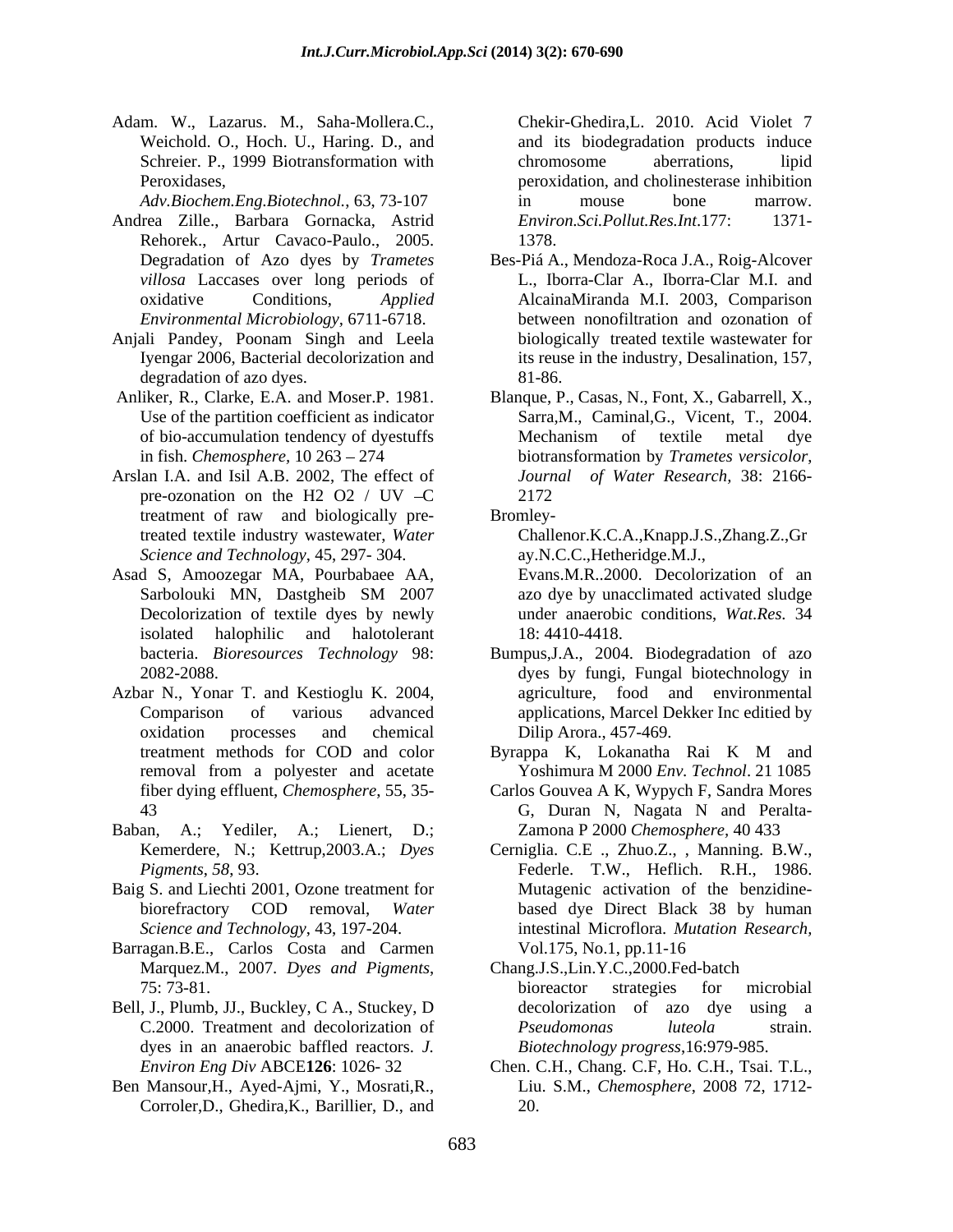- Chen.K.,Wu.J.,Liou.D., and Hwang.S.J., 2003. Ding Z, Lu G Q and Greenfield P F 2000, Decolorization of the textile dyes by Colloid. & Interf. Sci. 232 1
- Chequer. F.M.D., Angeli. J.P.F., Ferraz *Mutation Research,* Vol.676,pp. 83-86.
- Chivukula, M., and Renganathan, V. 1995 from *Pyricularia oryzae*. *Appl Environ*
- Conneely.A.,Smyth.W.F., and 907-931.
- Cooper, P.1993. Removing color from *Col*.,109:97-101.
- 
- Coughlin .M.F.,Kinkle.B.K.,Bishop.P.L.,2002 Degradation of acid orange 7 in an aerobic
- Culp, S.J., Blankenship, L.R., Kusewitt, D.F., Doerge, D.R., Mulligan, L.T., and Beland, malachite green and leucomalachite green 159, 124.
- 

microalgae Cosmarium sp. *Bioresource* 

- *Colloid. & Interf. Sci*. 232 1
- newly isolated bacterial strains, *Journal of* Droste.R.L.,2004. Theory and practice of *Biotechnology* 101:57-68. water and wastewater treatment. John Wiley & Sons, Inc; Singapore.
- E.R.A., Tsuboy. M.S., Marcarini. J.C., Duran.N., Esposito.E., 2000. Potential Mantovani. M.S., Oliveira. D.P., 2009. applications of oxidative enzymes and The Azo dyes Disperse Red 1 and Disperse Orange 1 increase the wastewater and soil treatment: a review, micronuclei frequencies in human Applied Catalysis B: lymphocytes and in HepG2 cells. Environmental, 28:83-99. Duran.N., Esposito.E., 2000. Potential phenoloxidase-like compounds in Applied Catalysis B: *Environmental*,28:83-99.
	- Duran.N.,Rosa.M.A.,D'Annibale.A.,

Phenolic azo dye oxidation by laccase laccasas and tyrosinases Phenoloxidases *Microbiol.* 61, 4347 4377. review. *Enzyme Microbial Technology,*31: Gianfreda.L.,2002. Applications of immobilized on different supports: a 907-931.

- McMullan.G1999. Metabolism of Elisangela F, Andrea Z, Fabio D G, de pthalocyanin textile dye remazol turquoise blue *phenerochaete chrysosporium*.FEMS C-P. 2009,Biodegradation of textile azo *Microbiol Lett* 179:333-337. dyes by a facultative *Staphylococcus*  dyehouse wastewaters  $-a$  critical review microaerophilic/aerobic process. of technology available.*J.Soc.Dyers*  Menezes Cristiano R, Regina D L, Artur *arlettae* strain VN-11 using a sequential microaerophilic/aerobic process. *International Biodeterioration & Biodegradation* 63, 280–288.
- Correia VM, Stephenson T & Judd S.J. 1994. Fang, H., Wenrong, H., Yuezhong, L. 2004. Characterization of textile waste waters-A Biodegradation mechanisms and kinetics Review, *Environ Technolol,* 15 917. of azo dye 4BS by a microbial consortium. *Chemosphere*, Vol. 57, No. 4, pp. 293- 301, ISSN 0045-6535.
	- biofilm. *Chemosphere*,46:11-19. Feigel, B.J., and Knackmuss, H.J. 1993. F.A. 1999. Toxicity and metabolism of species bacterial culture. Arch Microbiol Syntrophic interactions during degradation of 4-aminobenzenesulfonic acid by a two species bacterial culture. *Arch Microbiol* 159, 124.
- during short-term feeding to Fischer 344 Forgacs.E., Cserhati.T.,Oros.G.,2004. rats and B6C3F1 mice. *Chem Biol Intreact*  1223, 153–170. wastewaters: a review. *Environmental* D'aavila-Jimeenez, M.M., Elizalde- *International*, 307:957-971. Forgacs.E., Cserhati.T.,Oros.G.,2004. Removal of synthetic dyes from wastewaters:a review. *Environmental International*,307:957-971.
- Gonzaalez, M.P., Gutieerrez Gonzaalez, Franciscon.E.,Zille.A.,Dias.G.F.,Ragaanin De A., Pelaaez-Cid, A.A., 2000. Menezes.C.,Durrant.L.R., and Cavaco- Electrochemical treatment of textile dyes Paulo.A.,2009.Biodegradation of Textile and their analysis by high performance azo Dyes by a *Facultative Staphylococcus* liquid chromatography with diode array *Arlettae* Strain VN-11 using a sequential detection.*J. Chromatogr.* 889, 253–259. Microaerophilic/aerobic Process, Dhaneshvar.N., *Int.Biodeter.Biodegr.*,63:280-288. Microaerophilic/aerobic Process,
	- Ayazloo.M.,Khatae.A.R.,Pourhassan.M.,2 Fu, Y., and Viraraghavan, T. 2001. Fungal 007. Biological Decolorization of Dye decolorization of dye waste wasters: a Solution Containing malachite green by review. *Bioresource Technol.* 793, 251 262.

*Technology*29:1-7. Georgiou D., Melidis P., Aivasidis A. and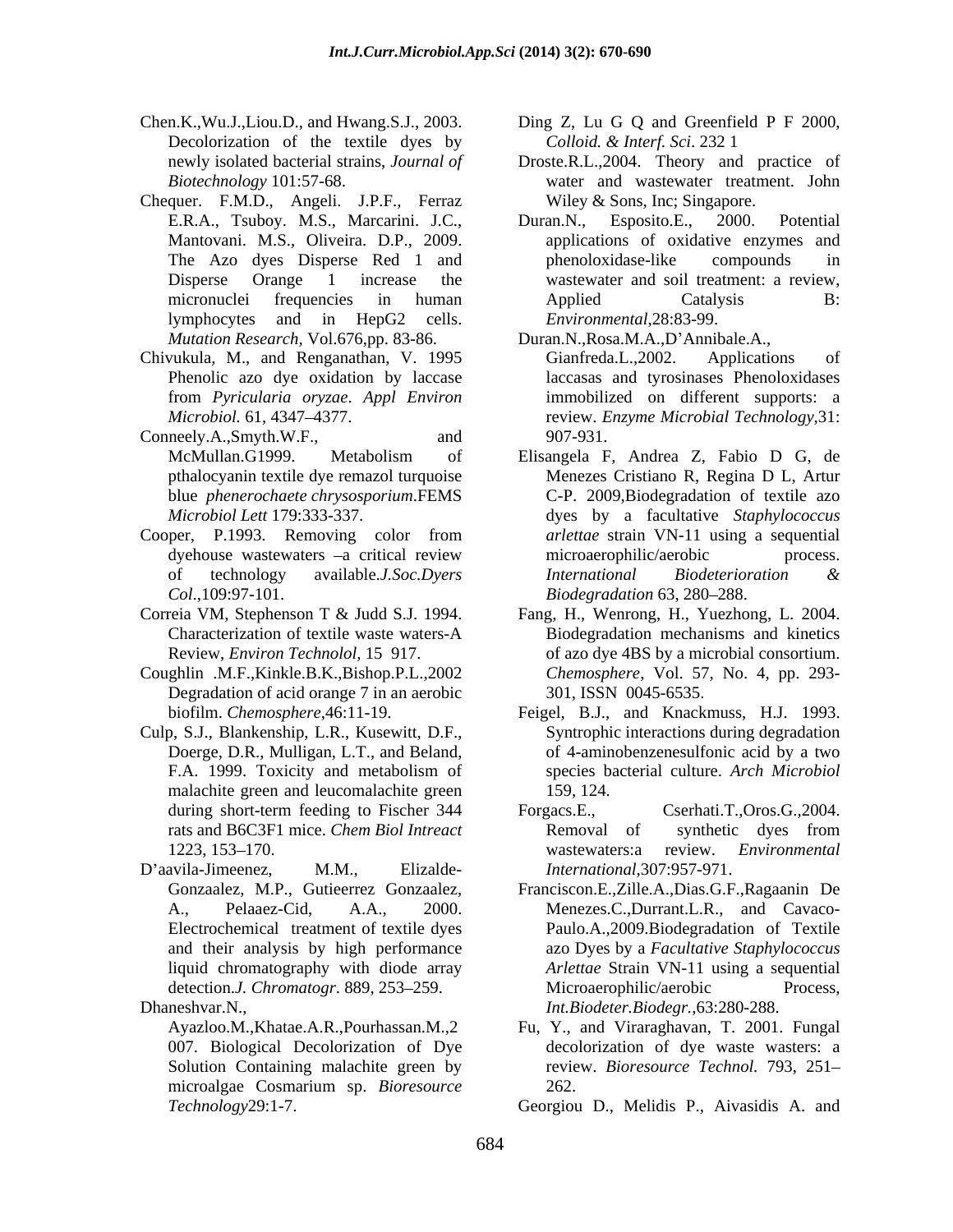Gimouhopoulos K. 2002, Degradation of Edition. Wiley-VCH Verlag Gmbh & Co. azo-reactive dyesby ultraviolet radiation in

- Gill, M., Strauch, R.J. 1984. Constituents of water using ozonation and UV enhanced first naturally endogenous azo compound 3813-3825.
- Gingell.R., and Walker.R. 1971. Mechanism of azo reduction by *Streptococcus*
- Glenn.J.,Akileswaran.L.,Gold.M.H.,1986. conditions. *Journal of Environmental* MnII oxidation is the principal function of *Phanerochete chrysosporium, Archieves*
- Glenn.J.K.,Morgan.M.A.,Mayfield.M.B.,Kuw *Biophysical Research. Water Sci.Technol.*, 542:73-79.
- Gogate.P.R., and Pandit.A.B.,2004. A review
- Gurulakshmi.M., Sudarmani.D.N.P., Keharia H & Madamwar D, 2003,
- Haley, T.J. 1975. Benzidine revisited: a *Clin Toxicol.* 8, 13.
- Harazono, K., and K.Nakamura 2005. Khaled Elbanna., Gamal Hassan., Manal
- Houk, J.M., Doa, A., Dezube, M., and Publishers Ltd., London, pp. 135–150. 1059.
- Hunger, K.2003. Industrial Dyes Chemistry, Kirby. N., Marchant.R., and

Edition.Wiley-VCH Verlag Gmbh & Co. KGaA, Weinheim, Germany.

- the presence of hydrogen peroxide, *Dyes*  Hung-Yee S. and Ching-Rong H. 1995, *and Pigments*, 52, 69- 78. Degradation of commercial azo dyes in *Agaricus xanthodermus* Genevier. The ozonation process, *Chemosphere*, 31, water using ozonation and UV enhanced 3813- 3825.
- and toxic phenolics metabolites Z. Ince.N.H.,1999. "Critical" effect of hydrogen Naturgforsch **39**: 1027- 1029. peroxide in photochemical dye degradation. *Water Resource* ,33:1080- 1084.
- *Faecalis* II. The role of soluble flavines. Isik.M., and Sponza.D.T.,2004.Decolorisation *Xenobio.* 13:231-239. of azo dyes under batch anaerobic/aerobic *Science and Health*,39:1107-1127.
- the extracellular Mn-peroxidase from Jadhav.J.P., Govindwar.S.P., *yeast,* 2007, 23, 316-323.
- *of Biochemistry and Biophysics*.251:688- Jirasripongpun. K., Nasanit.R., Niruntasook.J., 696. Chotikasatian.B., 2007 Thinnest *Int Journal Sc Tech,* , 12, 6-11.
- ahara.M.,Gold.M.H.,1983. An extracellular H2O2-requiring enzyme Govindwar,S.P., *Suki Biores Technol.* preparation involved in lignin 2007, 99,4635-4641. Kalyani.D.C., Patil,P.S., Jadhav,J.P., 2007, 99,4635-4641.
- biodegradation by the white-rot Kalyuzhnyi.S., Yemashova.N., and basidiomycete *Phanerochaete chrysosporium*, *Biochemical and* Anaerobic Biodecolorization of Azo Dyes, Kalyuzhnyi.S.,Yemashova.N., and Federovich.V.,2006. Kinetics of
- *Communications*.114:1077-1083. of imperative technologies for wastewater containing waste water by Coriolus treatment II: Hybrid Methods. versicolor in a rotating biological reactor. *Adv.Environ.Res.,* 8: 553-597. *Enz Microb Technol* 30:195-199. Kapdan.I.K., Kargi.F., 2002.Biological decolorization of textile dyestuff
- Venba.R., *Advanced biotech,* 2008, 12-18. Bioremediation concepts for treatment of review of the literature and its congeners. *Journal of Experimental Biology*, 41 , Keharia H & Madamwar D, 2003, dye containing water: A review, *Indian*  1068.
- Decolorization of mixtures of different khider and Raafat mondour.2010.Safe reactive textile dyes by the white-rot biodegradation of Textile azo dyes by basidiomycetes *Phanerochaete sordida* newly isolated lactic acid bacteria and and inhibitory effect of polyvinyl alcohol. detection of plasmids associated with *Chemosphere* 59: 63-68. degradation, *Journal of Bioremediation & Biodegradation.*
- Rovinski, J.M. 1991.Evaluation of dyes submitted under the toxic substances 2008. Decolorization of azo dyes by control act new chemical programme. In: *Shewanella* sp. Under saline conditions. *Color Chemistry*. Elsevier Science *Appl. Microbiol. Biotechnol.*79:1053-Khalid.A.,Arshad.M., and Crowley.D.E., *Appl. Microbiol. Biotechnol*.79:1053- 1059.
- Properties, Applications. First McMullan.G.,2000. Decolorisation ofKirby. N., Marchant. R., and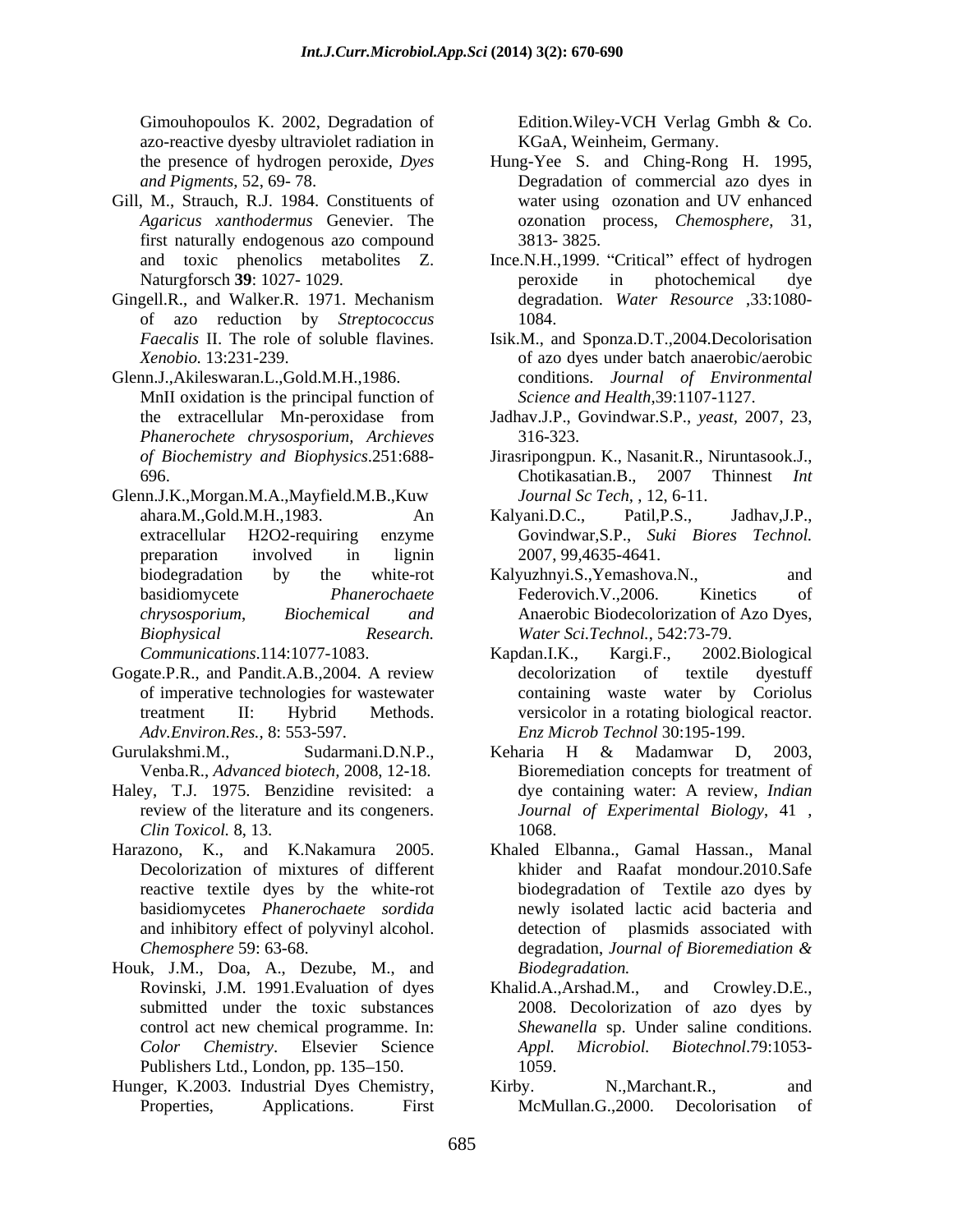synthetic textile dyes by *Phlebia tremellosa*. FEMS *Microbiol Lett Bioresource Technology*,984:775-780.

- Knackmuss, H.-J.,Kudlich, M., Bishop, P., & Stolz, A. 1996. Synchronous anaerobic culture. *Appl Microbiol Biotechnol* 46,
- 
- Kuhad.R.C, Sood.N, Tripathi.K.K, Singh.A,
- 
- Li,W.Y., Chen, F.F.,and Wang,S.L.,2010. serum albumin: insights into the molecular
- $decolorization$  of a textile reactive dye
- Lin.Y.H.,Leu.J.Y.,2008. Kinetics of reactive 2001. Microbial decolorization and *luteola* in a biological activated carbon
- means of *Pseudomonas* sp. OXI. *Enzyme*
- Macphee, D.G., and Podger, D.M. 1975. Hair dyes correspondence. *Med J Aust*. 21, 33.
- Maddhinni.V.L.,Vurimindi.H.B., and Mester.T.,Tien.M.,2000, Oxidative

Synthetic dye decolorization by white rot

fungus, *Ganoderma* sp. WR-1.

- 1881:93-96. Madhuri M.Sahasrabudhe, Girish R. Pathade, 2011, *European Journal of Experimental Biology*, 11, 163-173.
- and aerobic degradation of the sulfonated Maier.J.,Kandelbauer.A.,Erlacher.A.,Cavaco azo dye Mordant Yellow 3 by Paulo.A.,Gubitz.M.G.,2004. A new alkaliimmobilized cells from a thermostable azoreductase from *Bacillus* naphthalenesulfonate-degrading mixed sp. Strain SF. *Applied and Environmental* thermostable azoreductase from *Bacillus Microbiology*,702:837-844.
- 597-603. Mariana N., Ilie S., Ayfer Y. and Antonius K. Kolekar.Y.M., Powar.S.P., Gawai.K.R., 2002, Kinetics of decolorization and Lokhande.P.D., Shouche.Y.S., Kodam. mineralization of reactive azo dyes in K.M., 2008, *Bioresource Technol,* 99, aqueous solution by UV/H2O2 oxidation, 8899-9003. *Dyes and Pigments*, 53, 93-99.
- Ward.O.P, 2004, *Adv Appl Microbiol*, 56, I.F.M., Queiroz, M.J., Lima, N., 2001. 185-213. Biodegradation of bioaccessible textile Levin, W.G. 1991. Metabolism of Azo Dyes: <br>azo dyes by Phanerochaete Implications for Detoxification and chrysosporium. *J. Biotechnol*. 89, 91–98. Martins, M.A.M., Ferreira, I.C., Santos, azo dyes by Phanerochaete
	- Activation. *Drug Metabolism Reviews* Martins.M.A.M.,Cardoso.M.H.,Queiroz.M.J., 233-4: 253-309. Ramalho.M.T.,1999.Biodegradation of Binding of reactive brilliant red to human in batch aerated cultures, azo dyes by the yeast Candida zeylanoides in batch aerated cultures, *Chemosphere*,38:2455-2460.
- toxicity of sulfonic azo dyes. *Protein Pept.*  Masitah Binti Hasan. 2008,.Adsorption of *Lett.*175: 621-629. Reactive Azo Dyes on Chitosan/Oil-Palm Libra.J.A.,Borchert.M.,Banit.S., 2003. Ash Composite Adsorbent: Batch and Competition strategies for the Continuous Studies. Master of Science Thesis. Universiti Sains Malaysia.
	- with the white-rot fungi *Trametes*  McMullan, G., Meehan, C., Conneely, A., *versicolor* under non-sterile conditions. Kirby, N., Robinson, T., Nigam, P., Banat, *Biotechnol Bioeng*.826: 736-744. I.M., Marchant, R., and Smyth, W.F. azo-dye decolorization by *Pseudomonas*  2001. Microbial decolorization and degradation of textile dyes. *Appl Microbial Biotechnol.* 561-2, 81-87;
- process. *Biochemical Engineering* Meal.F., Cocker. J., Wilson. H.K., Gilmour. *Journal*,39:457-467. J.M., 1981 Search for benzidine and its Lodato.A.,Alfieri.F.,Olivieri.G.,Di metabolites in urine of workers weighing Donato.A.,Marzocchella.A., and benzidine derived dyes. *British Journal* Salatino.P., 2007. Azo-dye convention by *of Industrial Medicine*, Vol.38, No.2, pp.191-193.
	- *Microbiol Technol*,41:646-652. Meehan.G., Banat.I.M., Mcmullan.G., Nigum.P., Smyth.F., Marchant.R., 2000, *Environ Int,* 26,75-79.
- Yerramilli.A.,2006. Degradation of azo dye with Horseradish Peroxidase HRP, *J.Indian Inst.Sci.,*86, 507-514. environmental pollutants,*International*  Madhavi.S.,Revankar.S.,Lele.S.,2007. Mester.T.,Tien.M.,2000, Oxidative mechanism of ligninolytic enzymes involved in the degradation of *Biodeterioration and Biodegradation*,46:51-59.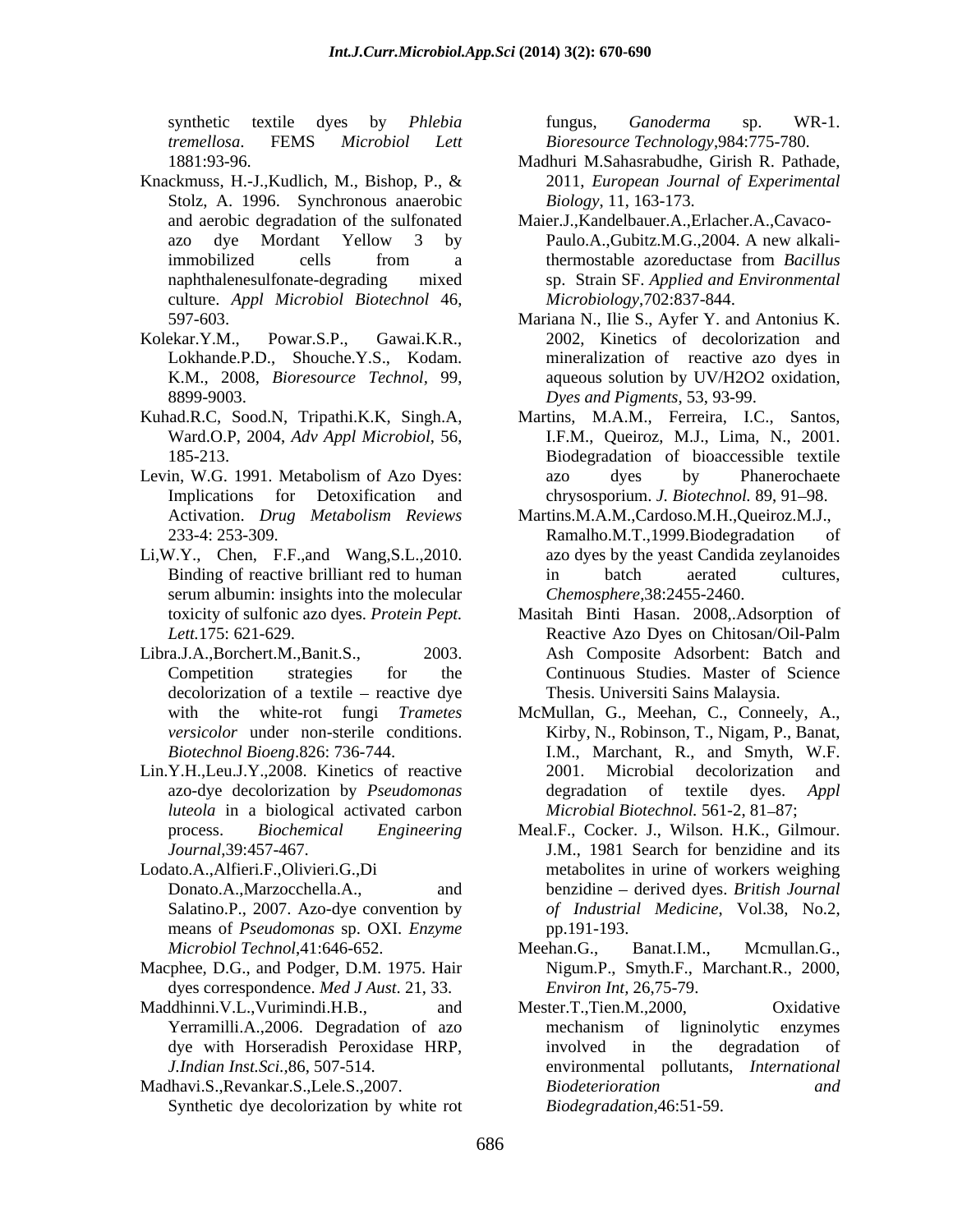- Meyer, U. 1981. Biodegradation of synthetic organic colorants. FEMS Symp.12:371- growth conditions, *International* 385. **Supervisode Studiers** Exercise *Biodeterioration* and *Biodegradation*,
- Mielgo.I.,Moreira.M.T.,Feijoo.G.,Lema.J.M.,2
- 

- *Engineering* Process43:1103-1114.
- *Microbial.Biotechnol*.21:667-672.
- concelos.L.T.,Gonzalez Beca.C.G.,1999. Variables that define the process. *Water*
- Myers.C.R.,Myers.J.M.,1992. Localization of
- Neppolian B., Choi H. C., Sakthivel S., degradation of three commercial textile
- Nikulina, G.L., Deveikis, D.N and Palanichamy, V. Murugesan, *Indian J.* Pyshnov,G.1995. Toxicity dynamics of skin. *Med.Tr.Prom.Ekol.,* 6:pp.25-28.
- Nirmalarani, J., and Janardhanan, K. 1988. Pasti- Grigsby M.B., Paszczynski. A.,
- Novotny.C.,Svobodova.K.,Kasinath.A.,Erbano va.P.,2004, Biodegradation of synthetic

dyes by *Irpex lacteus* under various growth conditions, *International Biodeterioration and Biodegradation,* 54:215-223.

- 001. A Packed-bed fungal bioreactor for Ollgaard, H.,Frost, L., Galster,J. and Hasen, continuous decolorization of azo dyes O.C.1998. Survey of azo colorants in Orange II. *Journal of Biotechnology*, 892- Denmark: Consumption, use, health and 3:99-106. The environmental aspects. Ministry of Molina-Guijarro.J.M., Perez.J., Manoz- Envoronment and Energy, Denmark. environmental aspects. Ministry of
- Dorado.J., Guillen.F., Moya.R., Ollikka,P ., Alhonma Ki, K., Leppa Nen, V- Hernandez. M., Arias.M.E., 2009, *Int Microbiol,* 12, 13-21. Suominen, I. 1993. Decolorization of azo, Molinari.R., triphenyl methane, heterocyclic and Pirillo.F.,Falco.M.,Loddo.V.,Palmisano.L. polymeric dyes by lignin peroxidase ,2004. Photocatalytic degradation of dyes by using a membrane reactor. *Chemical*  M., Glumoff, T., Raijola, T and triphenyl methane, heterocyclic and isoenzymes from *Phanerocheate chrysosporium. Appl Environ Microbiol*.59:4010 4016.
- Moosvi.S.,Keharia.H., and Madamawar.D., Olukanni, O. D., Osuntoki, A. A., Gbenle, 2005.Decolorization of textile dye reactive G.O. 2006. Textile effluent Violet 5 by a newly isolated bacterial biodegradation by potentials consortium RVM11.*World Journal of* of textile effluent adapted and non adapted Morais.L.C.,Freitas.O.M.,Goncalves.E.P.,Vas *Journal of Biotechnology*. 5: pp G.O. 2006. Textile effluent biodegradation potentials bacteria. African *Journal of Biotechnology*. 5: pp

Reactive dyes removal from wastewaters 1980-1984. Omar.H.H.,2008.Algal Decolorization and

- by adsorption on Eucalyptus bark: Degradation of Monoazo and Diazo Dyes, *Pak.J.Bio.Sci.,*1110:1310-1316.
- *Resource,*33:979-988. Ozer.A., Akkaya.G., Turabik.M., 2006,*Dyes Pigment*, 71, 83-89.
- cytochromes to the outer membrane of Palma.C.,Moreira.M.T.,Mielgo.I.,Feijoo.G.,Le anaerobically grown *shewanella*  ma.J.M.,1999. Use of a fungal bioreactor *putrefaciens* MR-1, *Journal of* as a pretreatment or post-treatment step *Bacteriology,* 17411:3429-3438. for continuous decolorisation of dyes. *Water Science Technology*,40:131-136.
- Banumathi A., Murugesan V., 2002 Pandey.A.,Singh.P.,Iyengar.L.,2007.Bacterial Solar/UVinduced photocatalytic decolorization and degradation of azo dyes. *Int Biodeter Biodegr*.59:73-84.
- dyes. *J Hazard Mater* 89:303–317. **Pandurangan, A., P. Kamala, S. Uma, M.** Palanichamy, V. Murugesan, *Indian J. Chem. Technol.* 8 2001 496-499.
- anionic dyes in air of a work place and Parshetti.G., Kalme.S., Saratale.G., long term effects after absorption through Govindwar.S., 2007, Acta Chimca Slov, Parshetti.G., Kalme.S., Saratale.G., Govindwar.S., 2007, *Acta Chimca Slov*, 53, 492-498.
- Effect of South India viscose factory **Configuration** Goszczynski. S., Crawford. D. L., effluent on seed germination seedling Crawford. R.L., 1992. Influence of growth and chloroplast pigments content aromatic substitution patterns on azo dye in five varieties of maize *Zea mays* I degradability by *Streptomyces* sp and *Madras. Agric J.* 75, 41. *Phanerochaete chrysosporium. Applied*  Pasti- Grigsby M.B.,Paszczynski. A., Goszczynski. S., Crawford. D. Crawford. R.L., 1992. Influence of *Environmental Microbiology*, 58: 3605- 3613.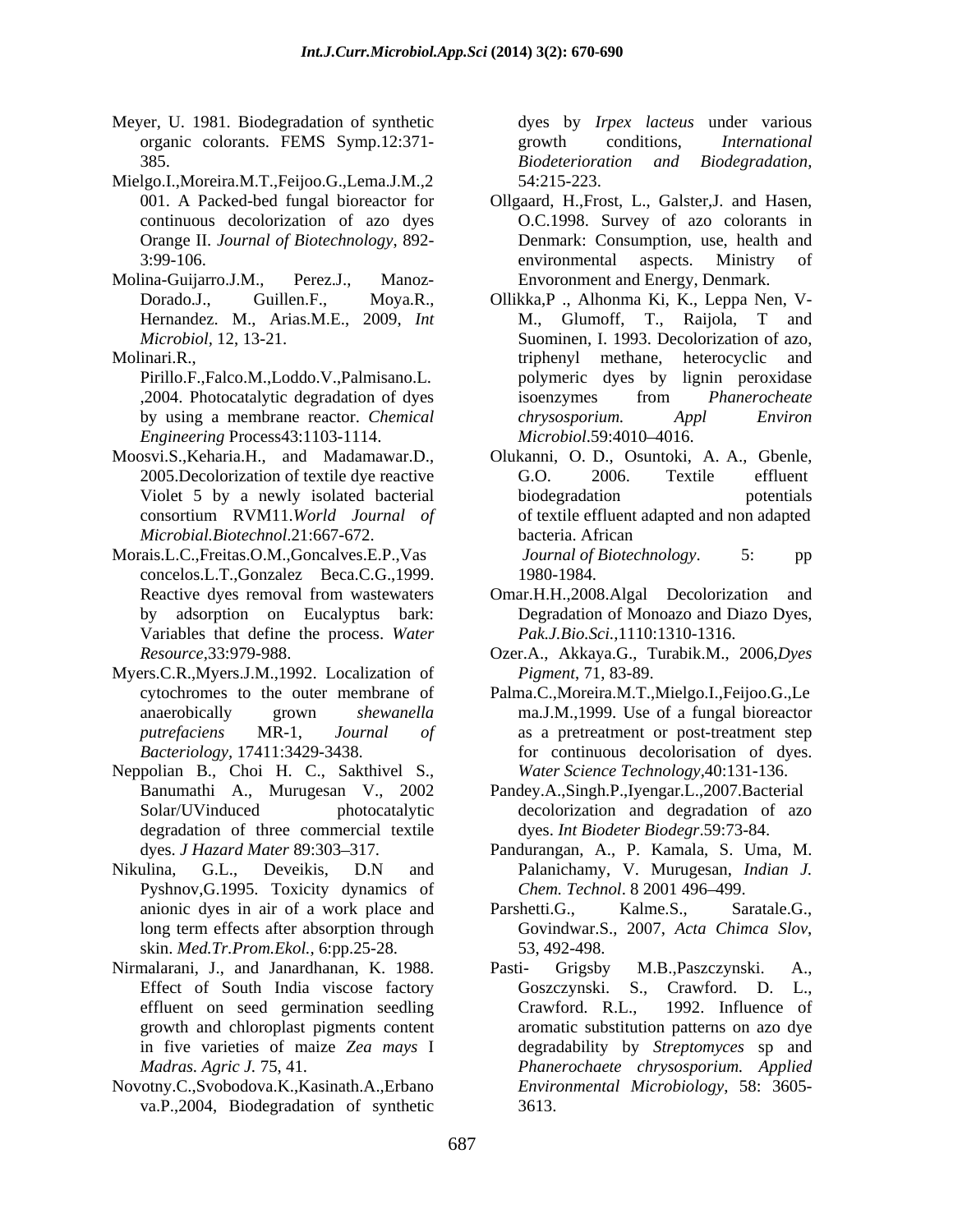- Paszczynski, A., Pasti-Grigsby, M.B., Goszczynski, S., Crawford, D.L., *Environ.Mutagen.* 65: 705-717.
- Pearce, C.I., Lloyd, J.T., and Guthrie, J.T. Review. *Dyes and pigments* 58: 179-196.

Zamora.P.,Pereira.C.M.,Tiburtius.E.R.L.,

immobilized laccase, Applied catalysis B:

- Perkowski J. and Kos L. 2003, Decoloration Duhal, T.R 1999. Industrial dye advanced oxidation processes, Fibres and
- Perkowski, J.; Ledakowicz, S.; *Fibres Text*
- Poulios I and Aetopoulon I 1999, *Environ.*
- Puvaneswari, N., Muthukrishnan, J., and assessment and microbial degradation of
- Rafii, F., Smith, D.B., Benson, W.R., and
- Rafii.F., Hall.D.J., Cerniglia.E.C., 1997. reduction by Clostridium Species from the  $88:115-119$ .
- of paper mill bleach plant effulent BPE by  $63, 236-238$ .<br>marine fungi. *Biotechnol Lett*. 18.1, 105- Solomons, T.W.
- Reid, T.M., Morton, K.C., Wang, C.Y., and York, USA.

reductive/oxidative systems.

- Crawford, R.L., 1991. New approach to Rein M. 2001, Advanced oxidation processes improve degradation of recalcitrant azo dyes by *Streptomyces* spp. and *Phanerochaete chrysosporium*. *Enz.*  - current status and prospects, proc.<br>estonian acad, *Science Chemistry*, 50, 59-80.
- Microb. Technol. 13, 378–384. **Reyes, P., Pickard, M.A., and Vazquez-Duhal**, 2003. The Removal of color from textile the range of textile dyes decolorized by waste water using whole bacteria cells: A immobilized laccase, *Biotechnol Lett*. 21, R. 1999. Hydroxybenzotriazole increases the range of textile dyes decolorized by immobilized laccase, *Biotechnol Lett.* 21, 875–880.
- Peralta- **Robinson, T.; McMullan, G.; Marchant, R.** Moraes.S.G.,Rosa.M.A., textile effluent: a critical review on current Minussi.R.C.,Duran.N., treatment technologies with a proposed 2003.Decolorization of reactive dyes by alternative. *Bioresource technology*, 77, Nigam, P. 2001. Remediation of dyes in 247-255, ISSN 0960-8524
	- *Environmental*,42:131-144. Rodrigue, E., Picard, M.A., and Vazquez of model dye house wastewater with Duhal, T.R 1999. Industrial dye decolorization by laccases from lignolytic fungi. *Curr Microbiol.* 38, 27–32.
	- Textiles in Eastern Europe, 11, 67-71. Rosario L.C., Abel G.E. and Marta I.L. 2002, *East Eur.* 2002, *10*, 72. textile industry, *Chemosphere*, 48, 393- Photodegradation of an azo dye of the 399.
	- *Tech*. 20 79 Russ.R., Rau.J., and Stolz.A., 2000 The Gunasekaran, P. 2006. Toxicity in the reduction of azo dyes by bacteria. Function of cytoplasmic flavin reductases *Appl.Environ.Microbiol*., 66: 1429-1434.
	- azo dyes. *Indian J Exp Biol.* 44, 618–626. Safwat Mohammad. 2005. HPLC Cerniglia, C.E. 1992. Immunological homology among azoreductases from spectrophotometric technique. Master of *Clostrisdium* and *Eubacterium* strains isolated from human intestinal microflora, Safwat Mohammad. 2005. HPLC determination of four textile dyes and studying their degradation using spectrophotometric technique. Master of Science Thesis. An-Najah National University. Palestine.
	- *J Basic Microbiol.* 32, 99. Selvam.K., Swaminathan.K.,Chae.K.S.,2003. Mutagenicity azo dyes used in foods, industry effluent by white rot fungus drugs and cosmetic before and after *Thelephora* sp. *Bioresource Technology* Decolorization of Azo dyes and a dye 88:115-119.
	- human intestinal tract. *Food Chem. Toxic.* Sharma. P., Lakhvinder Singh, Dilboghi.N., *J*  359:897-901. *Sci Ind Res*, 2009, 68, 157-161.
- Reghukumar, C., Chandramohan, D., Michel Singla, S., Miglani, S., Lal, A.K., Gupta, P., Jr., F.C., and Reddy, C.A. 1996. Degradation of lignin and decolorization phenylenediamine PPDpoisoning. J*IACM.* and Agarwal. 2005. Para- 63, 236 238.
	- marine fungi. *Biotechnol Lett.* 18.1, 105 Solomons, T.W.G.1996. Organic Chemistry 106.  $6<sup>th</sup>$  edn. John Wiley & Sons, New <sup>th</sup> edn.. John Wiley & Sons, New York,USA.
	- King, C.M., 1984. Mutagenecity of azo StanisŁaw L. and Monika G. 1999, dyes following metabolism by different **Optimization** of oxidants dose for Stanis Law L. and Monika G. 1999, Optimization of oxidants dose for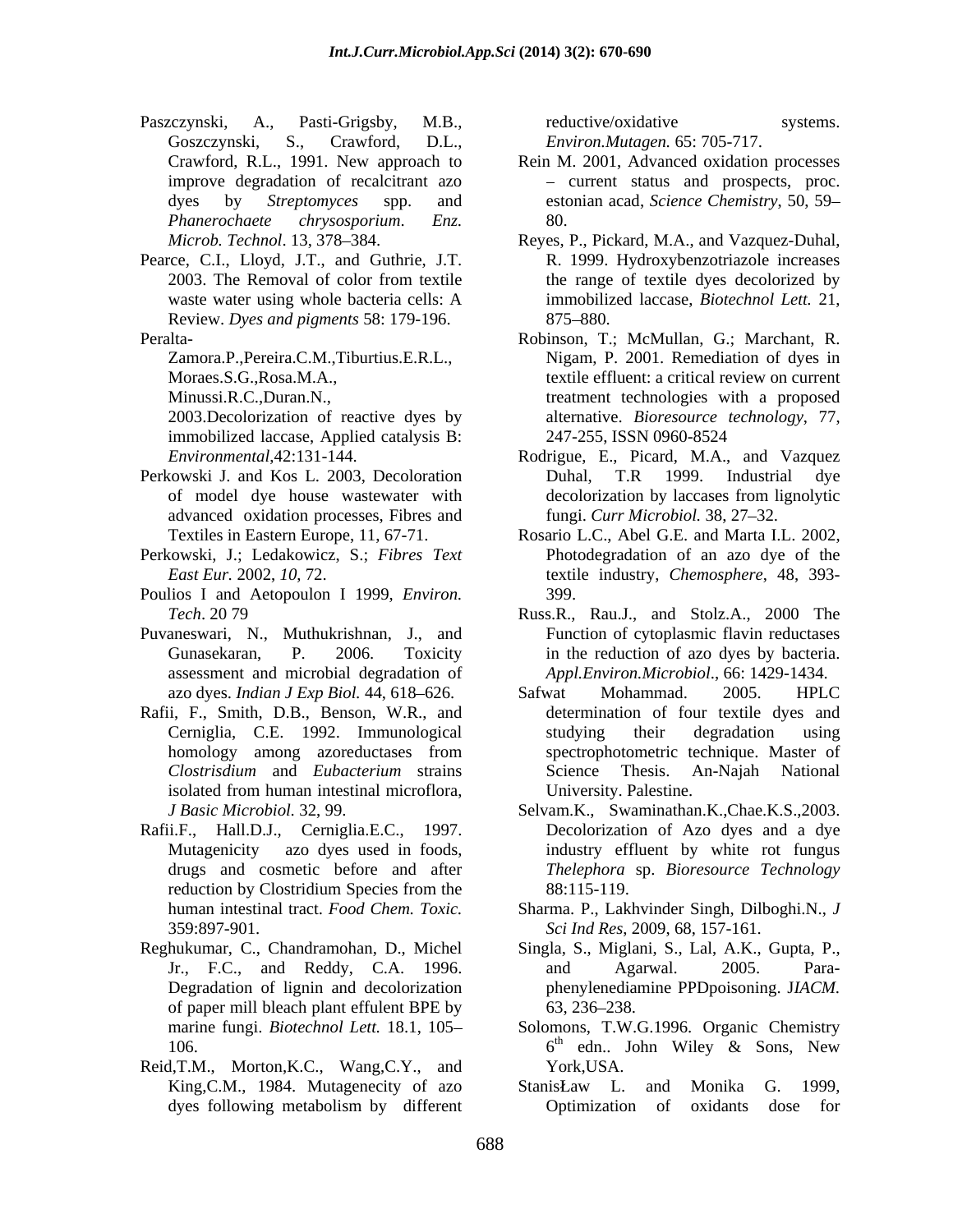combined chemical and biological

- Stolz, A. 2001 Basic and applied aspects in the
- Su, J.C and Horton, J.J. 1998. Alergic contact
- Subramani AK, Byrappa KS, Ananda KM, Yoshimura M 2007. Photocatalytic studies, Water Res, 39:1425.
- Susana Camarero.,David Ibarra.,Maria Jesus mediators for decolorization of different
- Tanja K., Alenka M.L.M. and Darinka B. V.
- Tekera.M., Mswaka.A.Y., Zvauya.R., and isolated fungus *Cladosporium* and lignolytic activity studies on *J.Microbiol.Biotechnol.,* 22, 157-162
- Tien.M.,Kirk.T.K.,1983.Lignin-degrading on of napthalene-containing sulfonated Burds.*Science,*221:661-663. *Technology*.40:204-211.
- 
- Topac, F.O., Dindar,E., Ucaroglu,S., and Baskaya,H.S.,.2009. Effect of a sulfonated *J.Hazard.Mater*.1702-3: 1006-1013.
- Tsuboy. M.S., Angeli. J.P.F., Mantovani.M.S.,

- treatment of textile wastewater, *Water*  Tsumura T, Kojitani N, Umemura H, Toyoda *Research*, 33, 2511-2516. <sup>M</sup> and Inagaku <sup>M</sup> <sup>2002</sup> *Appl. Surf. Sci*. 196 492
- microbial degradation of azo dyes. *Appl.*  Umbuzeiro, G D. A.; Freeman, H. S.; Warren, *Microbiol. Biotechnol.* 56:pp.69-80. S. H.; de Oliveira, D. P.; Terao, Y.; dermatitis from azo dyes. Chemosphere, 60, 55 Watanabe, T.; Claxton, L. D.; 2005 ,*Chemosphere*, *60*, 55
- *Autralas.J.Dermatol*.,39 1: 48-49. Van der Zee.F.P.,and Villaverde.S., 2005. Lokanatha Rai, Ranganathaiah C, azo dyes- A short review of bioreactor Combined anaerobic aerobic treatment of studies, *Water Res,* 39:1425.
- degradation of indigocarmine dye using Vandevivere.P.,Bianchi.R.,Verstraete.W.J.,19 TiO2 impregnated activated carbon. Bull. 98. The effects of reductant and carbon *Mater. Sci.* 30: 37-41. source on the microbial decolorization of Martinez.,Angel.T.M.,2005. Lignin- *Chem. Technol.Biotechnol.*,72:289-302. azo dyes in an anaerobic sludge process.
- Derived Compounds as efficient Laccase Verma.P., and Madamwar.D., 2003. types of recalcitrant dyes., *Applied Environmental Microbiology*,1775-1784. Verma.P., and Madamwar.D., 2003. Decolorization of synthetic dyes by a newly isolated strain of *Serratia maerascens. World Journal .Microbiol.Biotechnol*.19:615-618.
- 2003, Comparison of H2 O2/UV, H2 Vijaykumar M.H., Veeranagouda.Y., O2/O3 and H2 O2/Fe2+ processes for the Neelkanteshwar. K., and Karegoudar. decoloristion of vinylsulphone reactive T.B., 2006,Degradation of 1:2 Metal dyes, *Dyes and Pigments*, 58, 245-252. Complex Dye Acid Blue 193 by a newly Read.J.S., 2001. Growth dye degradation *cladosporioide*, *World* combined characterized and biological vol.21, No.8, pp.1650-1655.<br>
cell and the state of the state of the state of the state of the state of the state of the state of the state of the state of the state of the state of th Vijaykumar M.H., Veeranagouda.Y., isolated fungus *Cladosporium cladosporioide*, *World*
- Zimbabwean white rot fungi, *Enzyme and* Vijaykumar.M.H.,Vaishampayan.P.A.,Shouch *Microbial Technology,* 28: 420-426. e.Y.S.,Karegoudar.T.B.,2007.Decolorizati enzyme from the hymenomycete azo dyes by *Kerstesia* sp. Strain VKY1. *Phanerochaete chrysosporium Enzyme microbiogical*
- Toh, Y., J.J.Y. Yen, J.P. Obbard, and Y. Wang, G.S., S.T. Hsieh and C.S. Hong, Ting, 2003.Decolorisation of azo dyes by 2000. Destruction of humic acid in water white rot fungi WRF isolated in by UV light-catalyzed oxidation with Singapore. *Enzyme and Microbial* hydrogen peroxide. *Water Res*., 34: 3882- *Technology*, 335: 569–575. 3886. 3886.
	- azo dye and sulfanilic acid on nitrogen TiO2 Suspension," Water Research, Vol. transformation processes in soil. Wang.Y, 2000, "Solar Photocatalytic Degradation of Eight Commercial Dyes in TiO2 Suspension," *Water Research*, Vol.<br>34, No. 3, pp. 990-994. doi:10.1016/S0043-13549900210-9
	- Knasmuller.S., Umbuzeiro.G.A., Ribeiro. L.R., 2007. Genotoxic, Mutagenic and basidiomycete Phanerochaete cytotoxic effects of the commercial dye CI *chrysosporium*: spectral characterization Disperse Blue 291 in the human hepatic of the oxidized states and the catalytic Wariishi.H.,Akileswaran.L.,Gold.M.H.,1988. Manganese peroxidase from the basidiomycete *Phanerochaete*  cycle, *Biochemistry*,27:5365-5370.